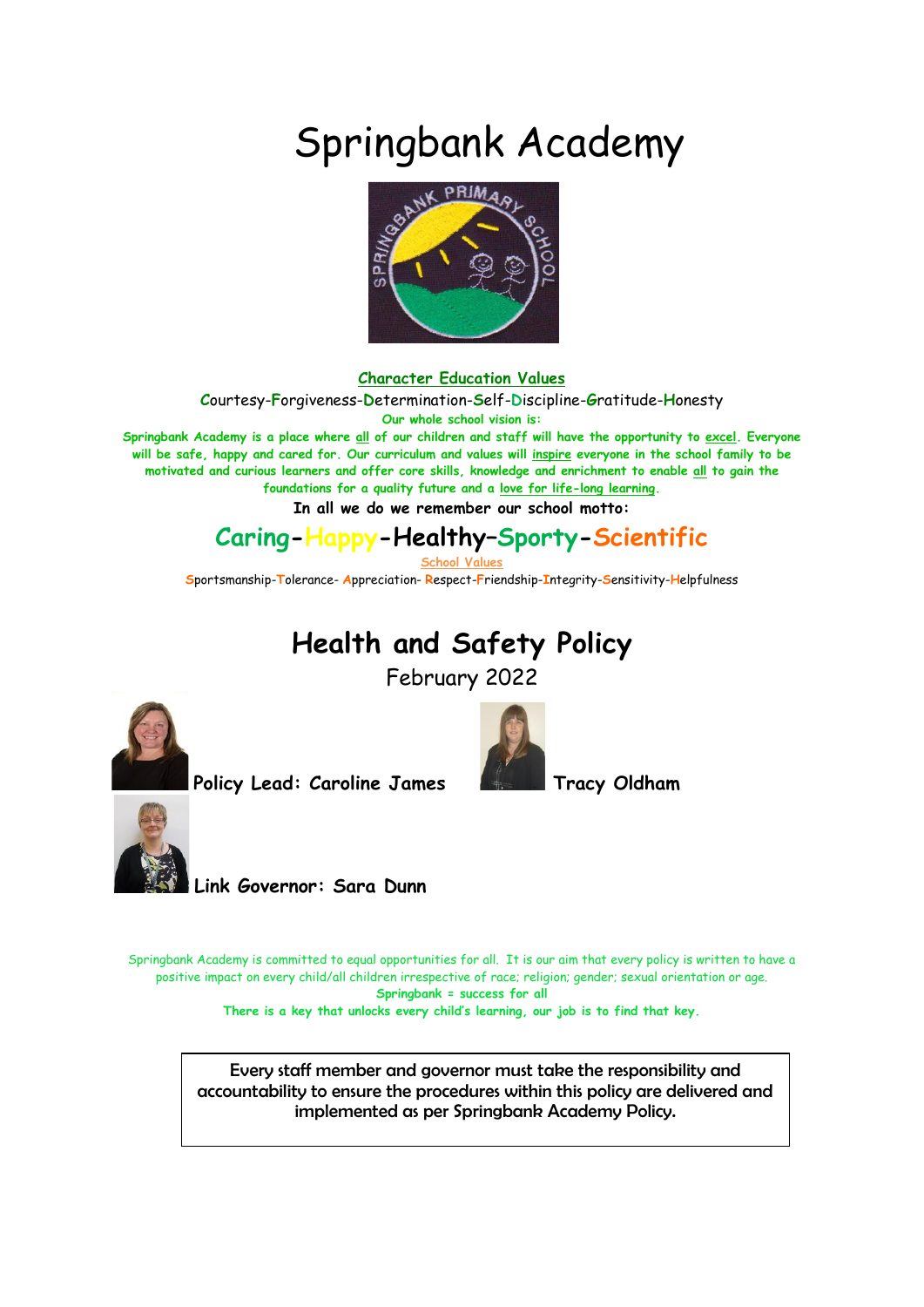

Springbank Academy

# **Primary School Health and Safety Policy**

| Head Teacher Signature: | J Vaccarí     |
|-------------------------|---------------|
| Date Adopted:           | February 2022 |
| <b>Review Date:</b>     | February 2023 |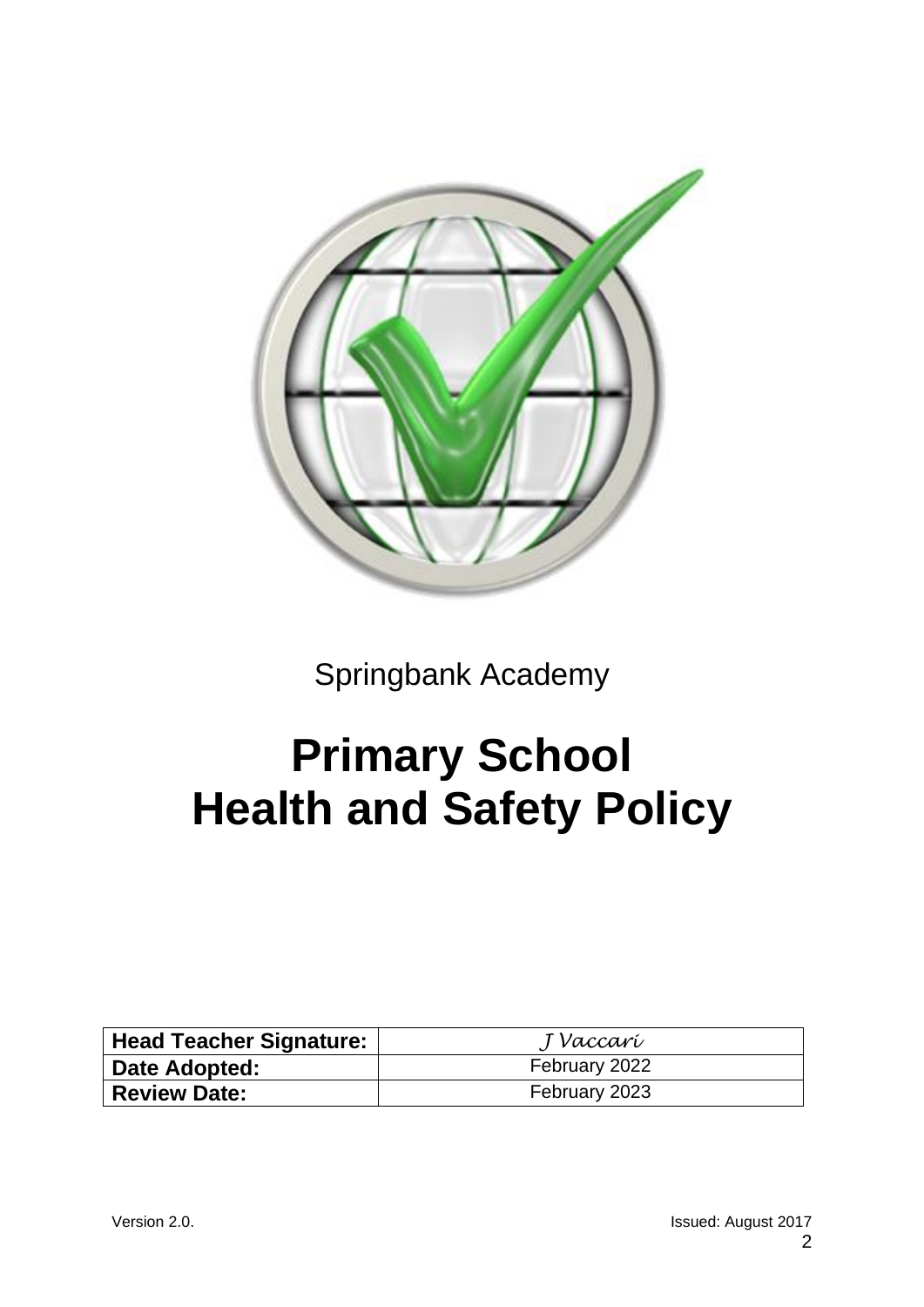### Contents

| Responsibilities of the Health and Safety Co-ordinator (must be a Senior Member |  |
|---------------------------------------------------------------------------------|--|
|                                                                                 |  |
|                                                                                 |  |
|                                                                                 |  |
|                                                                                 |  |
|                                                                                 |  |
|                                                                                 |  |
|                                                                                 |  |
|                                                                                 |  |
|                                                                                 |  |
|                                                                                 |  |
|                                                                                 |  |
|                                                                                 |  |
|                                                                                 |  |
|                                                                                 |  |
|                                                                                 |  |
|                                                                                 |  |
|                                                                                 |  |
|                                                                                 |  |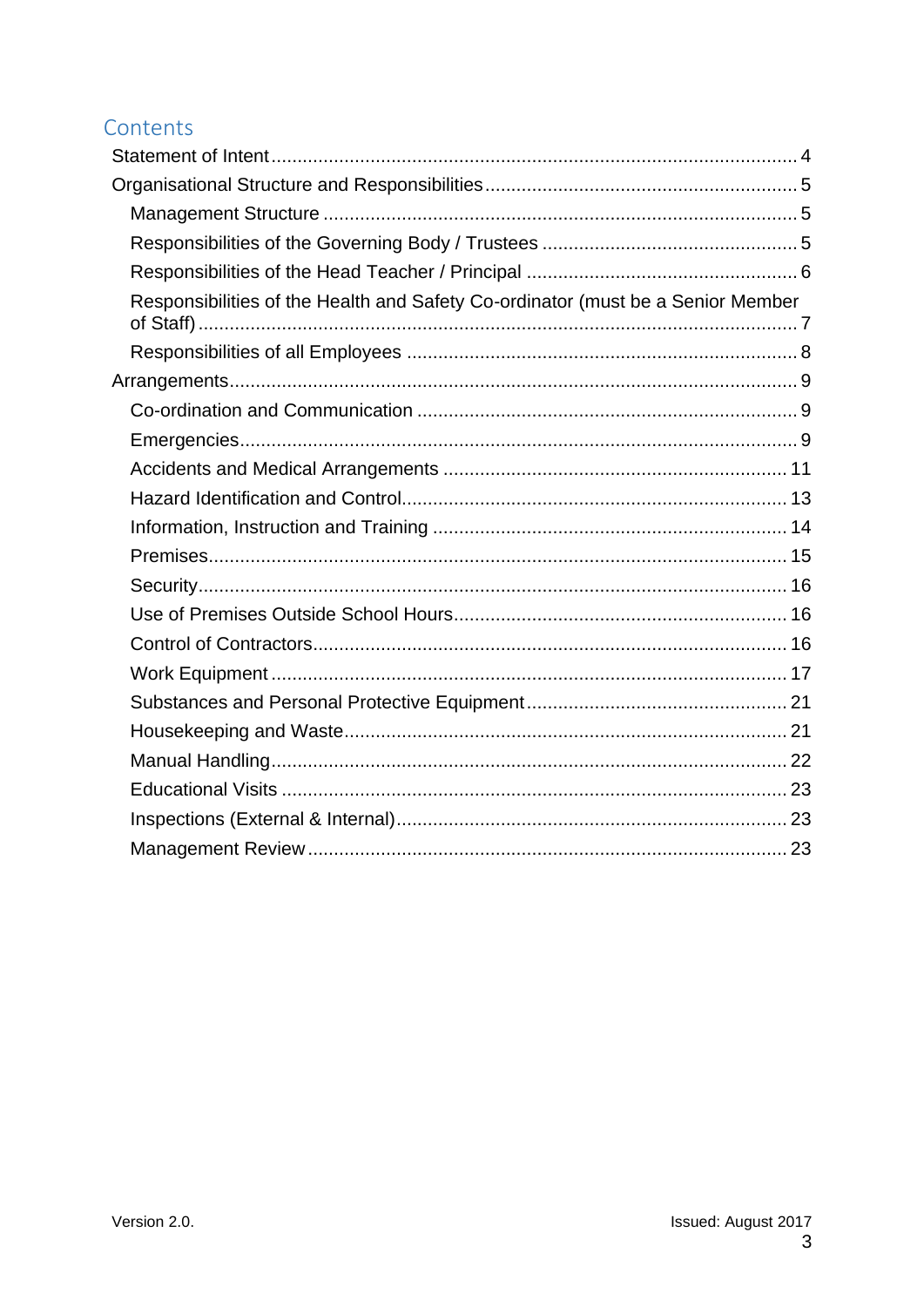# <span id="page-3-0"></span>**Statement of Intent**

The Governing Body of Springbank Primary School will meet their responsibilities under the Health and Safety at Work Act and other health and safety legislation to provide safe and healthy working conditions for employees, and ensure their work does not adversely affect the health and safety of others (including; pupils, visitors, contractors etc.). Details of how this will be achieved are given in this health and safety statement.

The Governing Body will ensure that effective consultation takes place with all employees on health and safety matters and that individuals are consulted before allocating particular health and safety functions to them.

Where necessary the Governing Body will seek specialist advice to determine the risks to health and safety in the school and the precautions required to deal with them.

The Governing Body will provide sufficient information and training in health and safety matters to all employees in respect to the risk of their health and safety.

The Governing Body requires the support of all staff to enable the maintenance of high standards of health and safety in the school's activities.

The school is committed to continually improving its health and safety performance.

This statement includes a description of the organisation of the school and its arrangements for dealing with different areas of risk. Details of how these areas of risk will be addressed are outlined in the arrangements section.

**Signed:** *C.Cantwell*

(Chair of Governors)

**Date:** February 2022

**Signed:** *J.Vaccari*

(Head Teacher)

**Date:** February 2022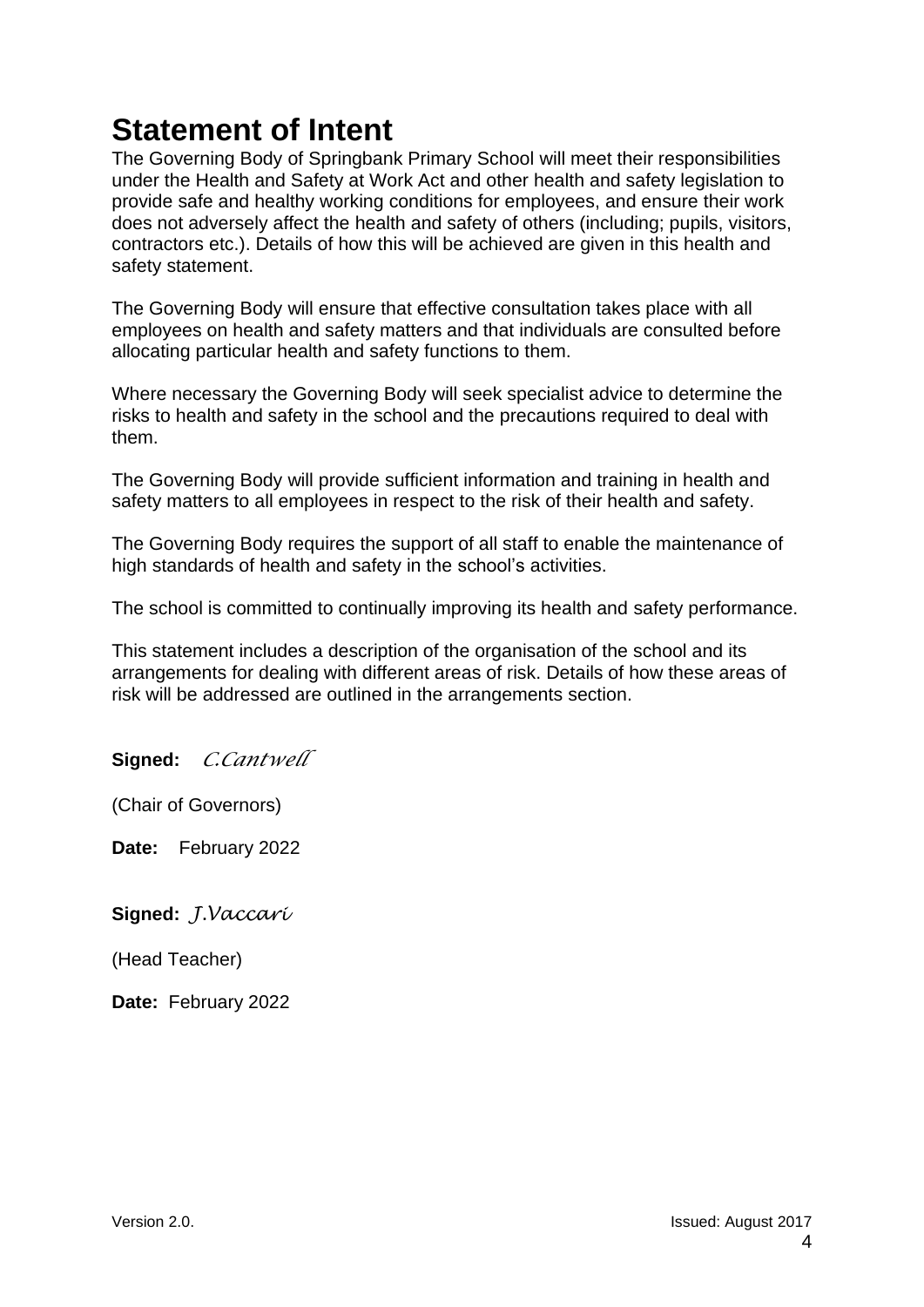# <span id="page-4-0"></span>**Organisational Structure and Responsibilities**

### <span id="page-4-1"></span>**Management Structure**

The structure chart outlines key roles and responsibilities within the schools health and safety management system.

# <span id="page-4-2"></span>**Responsibilities of the Governing Body**

The Governing Body are responsible for:

- Complying with the Nottinghamshire County Council Health and Safety Policy and arrangements.
- Formulating and ratifying the school health and safety statement and health and safety plan.
- School to have access to health and safety competent advice as stated in Regulation 7 of the Management of Health and Safety at Work Regulations.
- The site and premises is maintained in a safe condition and that appropriate funding is allocated to this area from the budget.
- Prioritising action on health and safety matters where resources are required from the school budget. Any hazards which the school is unable to rectify from the school budget must be reported to the Local Authority.
- Regularly reviewing health and safety arrangements (minimum annually) and implementing new arrangements where necessary.
- Promoting high standards and develop a positive culture of health and safety within the school.
- Employees to have necessary competence to conduct their duties in relation to health and safety matters.
- Risk assessments are completed and recorded of all the schools work activities (including those off-site) which could constitute a significant risk to the health and safety of employees and others.
- The statement of intent and other health and safety documentation is drawn to the attention of all employees.
- Conduct active and reactive monitoring of health and safety matters in the school.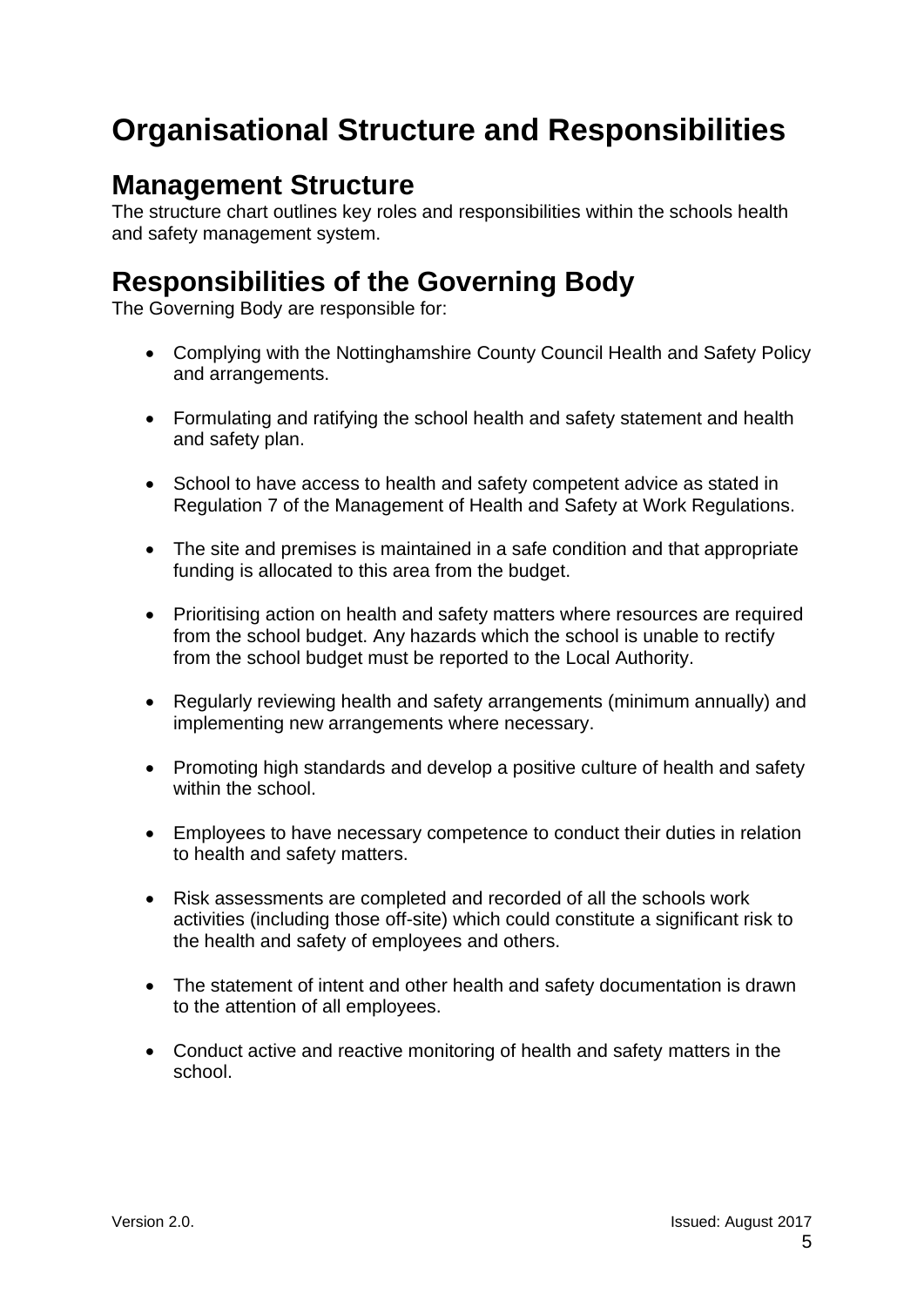# <span id="page-5-0"></span>**Responsibilities of the Head Teacher**

The Head Teacher is responsible for:

- The day to day management of health and safety matters in the school in accordance with the health and safety policy and ensuring the health and safety arrangements are carried out in practice.
- Risk assessments are completed and recorded of all the schools work activities (including those off-site) which could constitute a significant risk to the health and safety of employees and others.
- Conduct active and reactive monitoring of health and safety matters in the school and remedial action is taken (where necessary) to reduce risk.
- Information regarding health and safety matters will be communicated to the relevant individuals.
- Identify staff health and safety training requirements and make arrangements for provision.
- Establish and attend the schools health and safety committee (where appropriate).
- Developing and/or reviewing the school annual health and safety action plan.
- Co-operating with and providing necessary facilities for trade union safety representative(s).
- Participating in the Local Authority health and safety auditing arrangements and ensuring audit action plans are implemented.
- Monitoring the purchasing and maintenance of equipment and materials with regards to compliance with current health and safety standards.
- Employ only competent contractors to work on the school site.
- Seek specialist advice on health and safety matters were appropriate.
- Implement formal arrangements for managing emergency situations.
- Compliance with the requirements of the Occupier's Liability Act.

**Note: In the absence of the Head Teacher these responsibilities falls to the lead of Health & Safety (Caroline James).**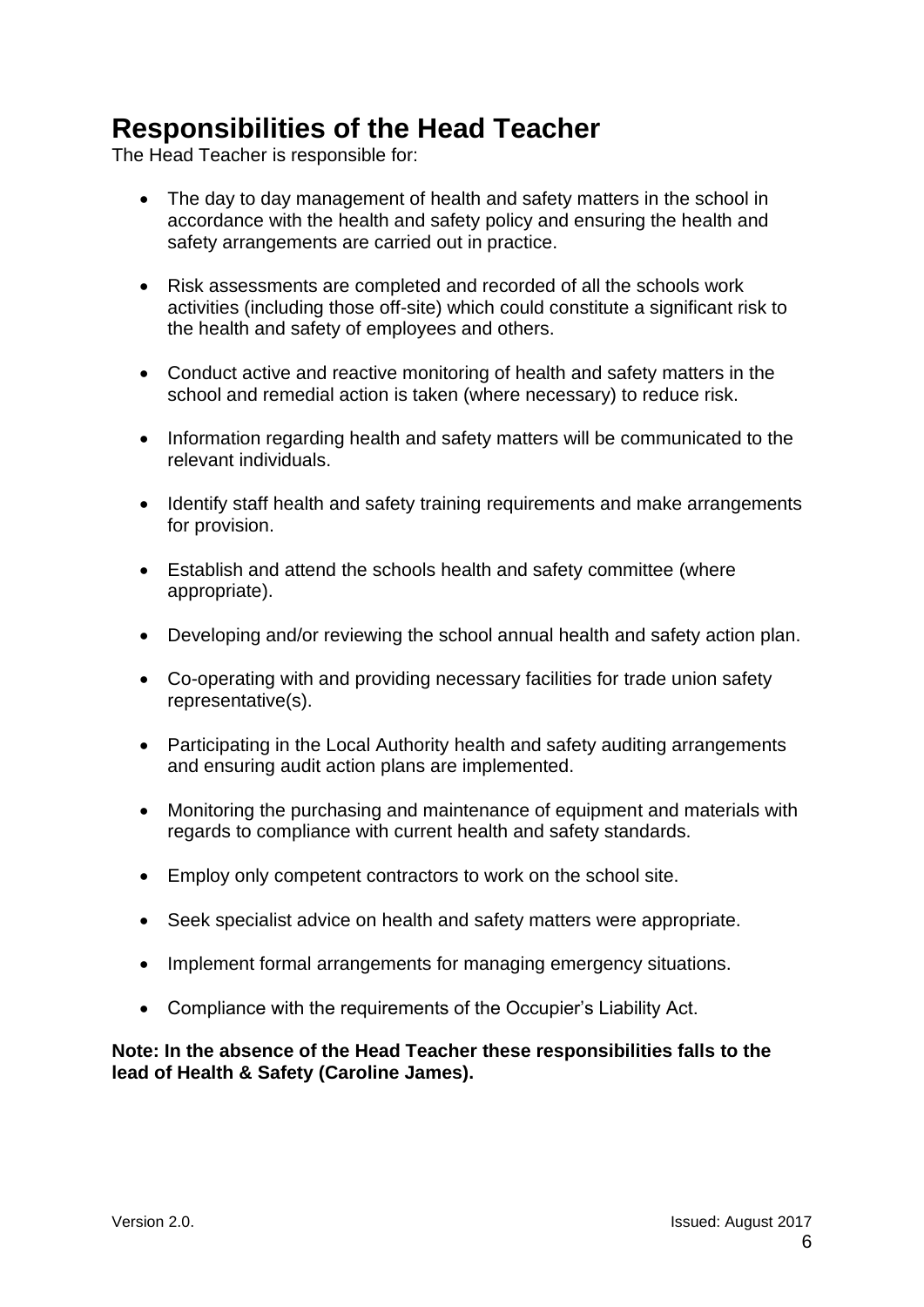## <span id="page-6-0"></span>**Responsibilities of the Health and Safety Co Lead**

Responsible to the Head Teacher for:

- Attending appropriate health and safety training courses to enable them to discharge their duties effectively.
- Promoting health and safety matters throughout the school and assisting the Head Teacher in the implementation of the health and safety policy and arrangements.
- Maintenance of health and safety documentation and associated records to ensure they remain up to date with current legislation and good practice.
- Implement a health and safety notice board and make sure it is kept up to date.
- The correct accident reporting procedures are followed and where appropriate accidents, incidents and near misses are investigated.
- Conduct routine health and safety inspections and implement a method of internal audit. A system must be in place to monitor and respond to any identified remedial actions.
- Implementing procedures for the authorisation of school visits.
- Participating in health and safety audits arranged by the Local Authority.
- Providing health and safety induction training for all new employees.
- Maintenance of health and safety training records including the provision of refresher training.
- Statutory inspections are completed and records kept.
- Emergency drills and procedures are carried out regularly and monitored for effectiveness.
- Monitoring contractors on site and conduct a formal, documented induction.
- Attend the schools health and safety committee (where appropriate).

**Note: In the absence of a designated Health and Safety Lead the above responsibilities will fall to the assistant leads.**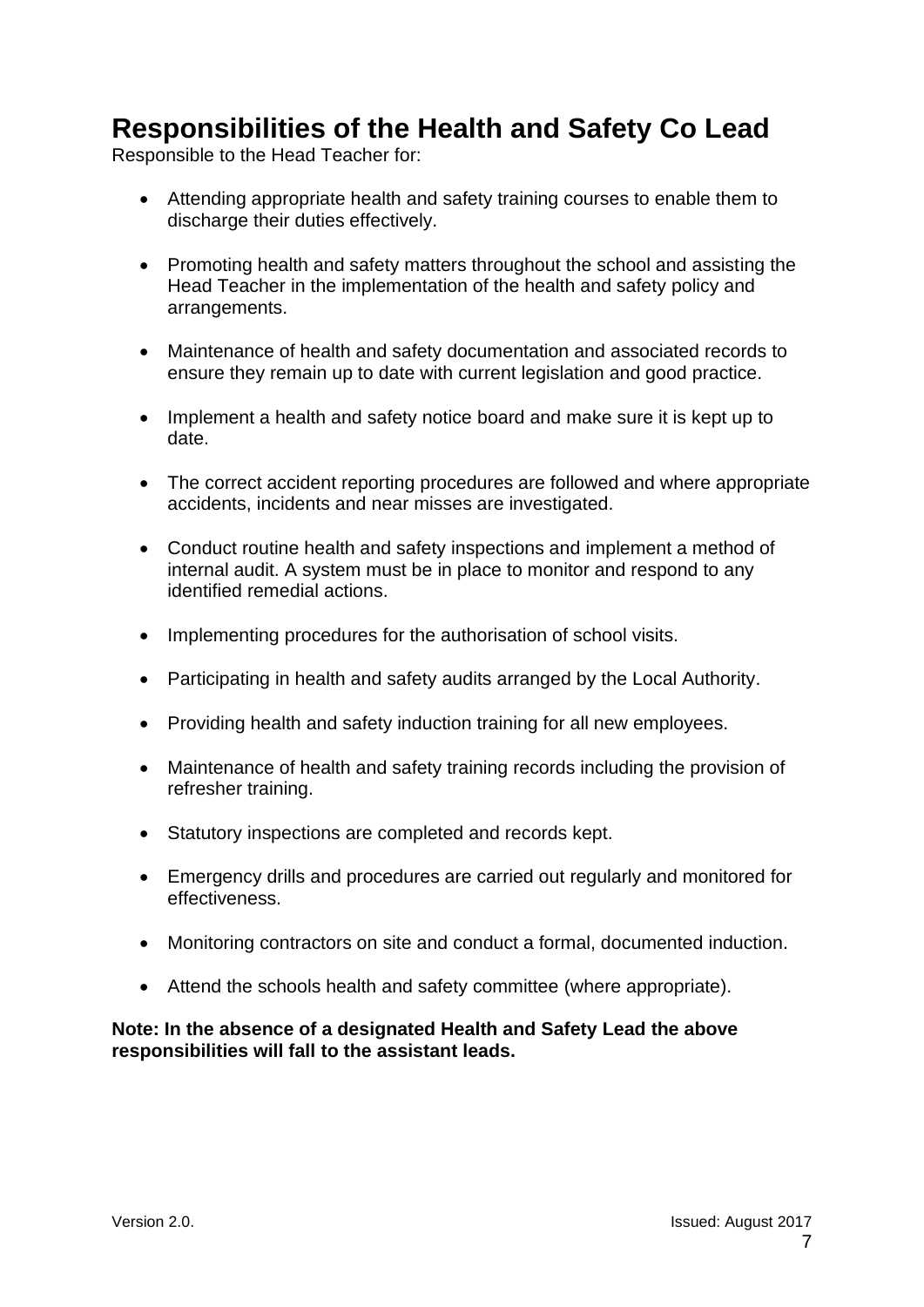# <span id="page-7-0"></span>**Responsibilities of all Employees**

All employees at the school have responsibility to:

- Take reasonable care for the health and safety of themselves and others when undertaking their work.
- Checking classrooms, work areas and equipment are safe.
- Ensure safe working procedures are followed as outlined within health and safety policy and risk assessments.
- Co-operating with the Local Authority, Governors and Head Teacher on all matters relating to health and safety by complying with the health and safety policy.
- Not intentionally or recklessly interfering or misusing equipment or fittings provided in the interests of safety or welfare.
- Reporting immediately to their Line Manager or Head Teacher any serious or immediate danger.
- Reporting to their Head Teacher any shortcomings in the arrangements for health and safety.
- Only use equipment or machinery which they are competent to use or have been trained to use.
- <span id="page-7-1"></span>• Participating in health and safety inspections and the health and safety committee (where appropriate).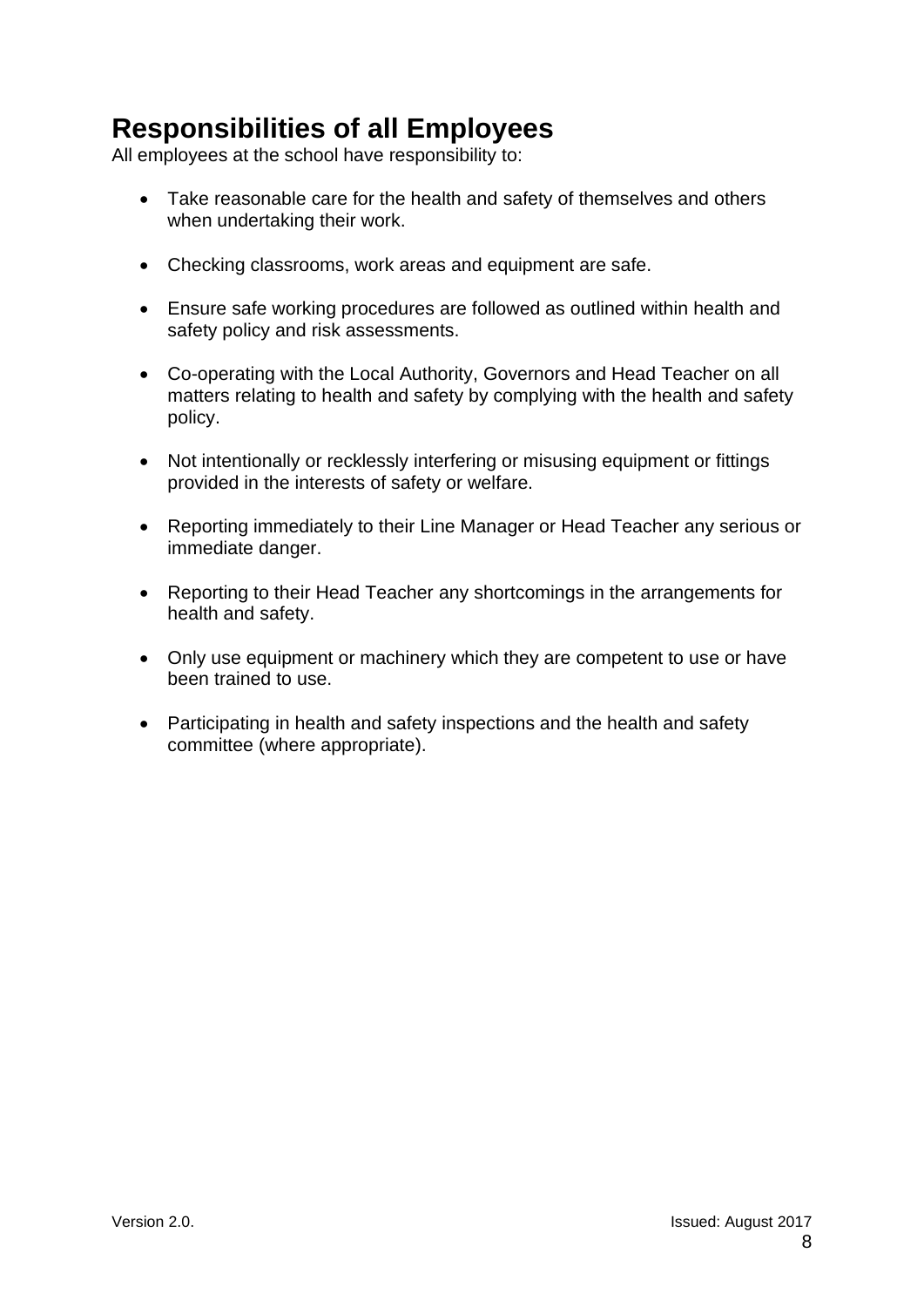# **Arrangements**

# <span id="page-8-0"></span>**Co-ordination and Communication**

### **Health and Safety Lead**

| Senior member of staff in the school with special    | Lead                             |
|------------------------------------------------------|----------------------------------|
| responsibility for health and safety matters (Health | Caroline James                   |
| and Safety Co-ordinator):                            | <sup>1</sup> Deputy Co-ordinator |
|                                                      | <b>Kerry Williams</b>            |

### **Safety Representatives and Safety Committees**

| Employee(s) appointed as a safety representative by | I NEU                  |
|-----------------------------------------------------|------------------------|
| their association or trade union:                   | <b>Adam Lumley</b>     |
|                                                     | Unison                 |
|                                                     | <b>Matthew Bullock</b> |

### **Health and Safety Committee**

The members of the School Health and Safety Committee are:

| <b>Name</b>              | <b>Job Title</b>                  |
|--------------------------|-----------------------------------|
| <b>Bill Howard</b>       | <b>Health and Safety Governor</b> |
| Sara Dunn                | <b>Safeguarding Governor</b>      |
| Caroline James           | <b>Health &amp; Safety Lead</b>   |
| <b>Kerry Williams</b>    | Deputy Health & Safety Lead       |
| <b>Caroline Cantwell</b> | <b>Chair of Governors</b>         |
| Julie Vaccari            | Head teacher                      |

# <span id="page-8-1"></span>**Emergencies**

| Senior member of staff in the school with<br>responsibility for the development, maintenance and<br>implementation of the emergency plan: | Head teacher<br>Julie Vaccari<br><b>Assistant Head teacher</b><br><b>Adam Lumley</b> |
|-------------------------------------------------------------------------------------------------------------------------------------------|--------------------------------------------------------------------------------------|
| A copy of the emergency plan is available at:                                                                                             | On the Website<br>P.A. Office                                                        |

| The person (and deputy) responsible<br>for ensuring and supervising (where<br>appropriate) the controlled<br>evacuation of people from the<br>building or on the site to a place of<br>safety. | <b>Person</b><br><b>Responsible</b> | <b>Deputy</b>        |
|------------------------------------------------------------------------------------------------------------------------------------------------------------------------------------------------|-------------------------------------|----------------------|
| Summoning of the emergency services.                                                                                                                                                           | Lynn Miller                         | <b>Heather Roper</b> |
| That a roll call is taken at the assembly<br>point                                                                                                                                             | <b>Kerry Williams</b>               | Julie Vaccari        |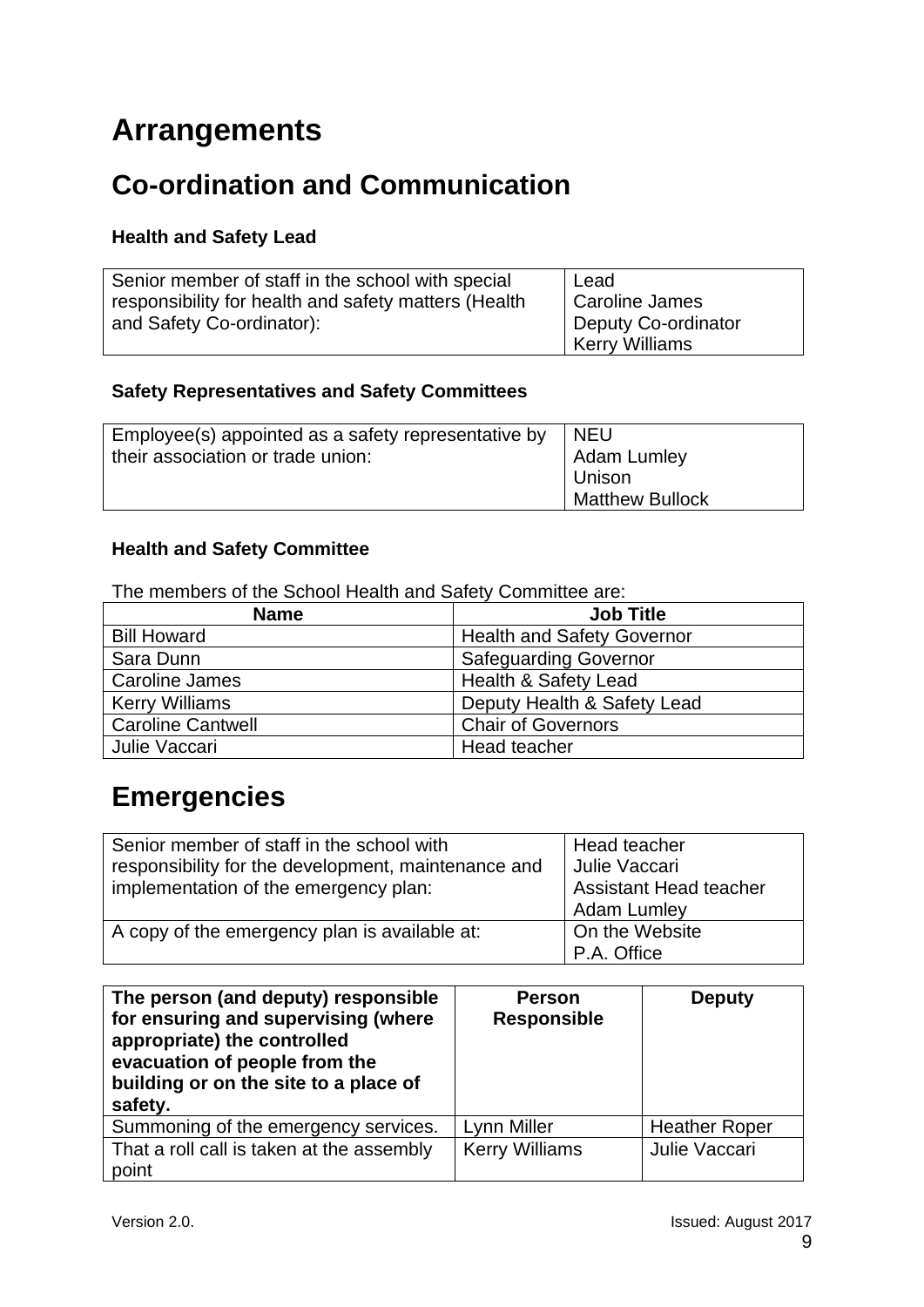| That no-one attempts to re-enter the         | Julie Vaccari | Lynn Miller |
|----------------------------------------------|---------------|-------------|
| building until the all clear is given by the |               |             |
| emergency services                           |               |             |

**Note: The priorities are as follows:**

- **To ensure the safety of all persons, their removal from danger, their care and the application of first aid and medical treatment where appropriate.**
- **To call the emergency services when appropriate.**
- **To safeguard the premises and equipment, if this is possible without putting persons at risk.**

### **Locations of Main Service Isolation Points**

| <b>Service</b> | <b>Location of Isolation Point</b>                                                                                                                                               |
|----------------|----------------------------------------------------------------------------------------------------------------------------------------------------------------------------------|
| Water          |                                                                                                                                                                                  |
|                | In the boiler room (right of double door entrance)                                                                                                                               |
| Gas            | In the boiler room (left of single door entrance)                                                                                                                                |
| Electricity    | In the boiler room (right of double door entrance, 2 additional shut of<br>points - kitchen for appliances, left of double door entrance in boiler<br>room for condenser boiler) |

#### **Severe Weather**

<span id="page-9-0"></span>

| During periods of severe weather, arrangements for              | Adam Lumley          |
|-----------------------------------------------------------------|----------------------|
| maintaining safe access to, from and within the                 | Anthony Colagiovanni |
| premises (e.g. clearing snow and ice) will be<br>determined by: | Lynn Miller          |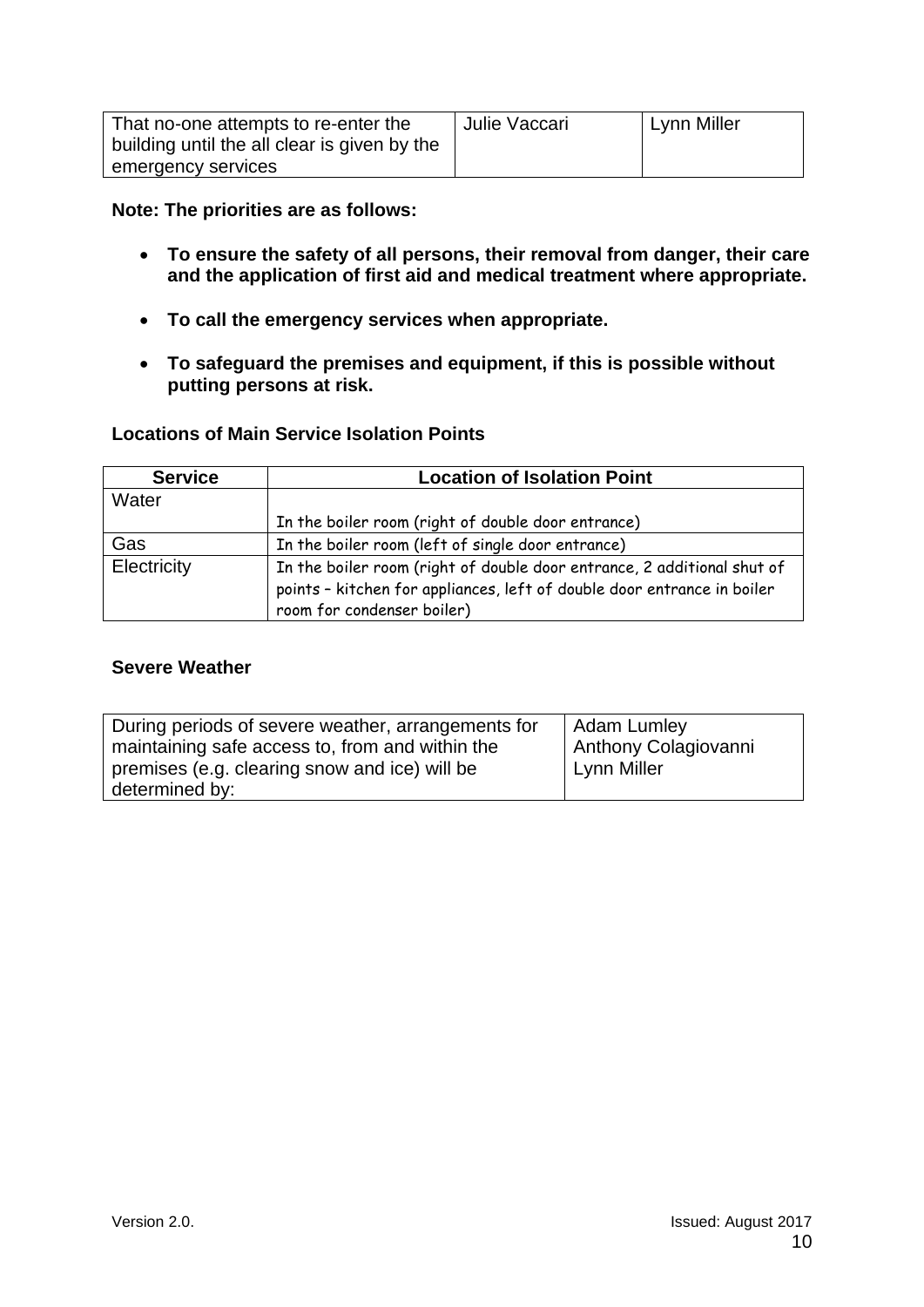# **Accidents and Medical Arrangements**

### **Accident, Incident and Near Miss Reporting and Investigation**

Any employee who witnesses an accident, incident or near miss, or to whom one is reported, will make an entry in the accident report book as soon as possible after the event:

Accident book(s) are kept by the following people at the location specified:

| <b>Location of Accident Book</b>        | <b>Person in Charge of Accident Book</b> |
|-----------------------------------------|------------------------------------------|
| <b>Finance Office</b>                   | Joan Freeman (electronic)                |
|                                         | Vicky Clayton (electronic)               |
| Accident reports must be drawn to the   | <b>Assistant Head teacher</b>            |
| attention of the Head Teacher and       | <b>Adam Lumley</b>                       |
| where necessary reported via the        | Deputy:                                  |
| Wellworker online system*:              | <b>Tracy Oldham</b>                      |
| Person responsible for monitoring       | <b>Heather Roper</b>                     |
| accidents, incidents and near misses to | Sara Dunn                                |
| identify trends and patterns:           |                                          |

The following types of incident must be reported using the Wellworker online system:

- All accidents, incidents and near misses involving employees
- All instances of verbal abuse, aggressive behaviour and violence towards employees
- Any incidents which result in pupils or members of the public requiring further medical treatment
- Any incidents which are RIDDOR reportable.

Where accidents are found to be caused by faulty plant, equipment, premises or unsafe systems of work action must be taken to remove or isolate the hazard and warn people until the necessary modifications or repairs can be made.

### **First Aid**

The following employees are named first aiders:

| <b>Name</b>            | <b>Expiry Date of Certificate</b> |
|------------------------|-----------------------------------|
| <b>First Aiders</b>    |                                   |
| Samantha Bennett       | <b>June 2022</b>                  |
| Anthony Colagiovanni   | <b>June 2022</b>                  |
| <b>Michelle Laats</b>  | <b>June 2022</b>                  |
| Emma Leonard           | <b>June 2022</b>                  |
| Deborah Mee            | <b>June 2022</b>                  |
| Dawn Wigley            | <b>June 2022</b>                  |
| <b>Heather Roper</b>   | <b>June 2022</b>                  |
| Barbara Shipman        | <b>June 2022</b>                  |
| <b>Alison Spellman</b> | <b>June 2022</b>                  |
| <b>Hannah Topley</b>   | <b>June 2022</b>                  |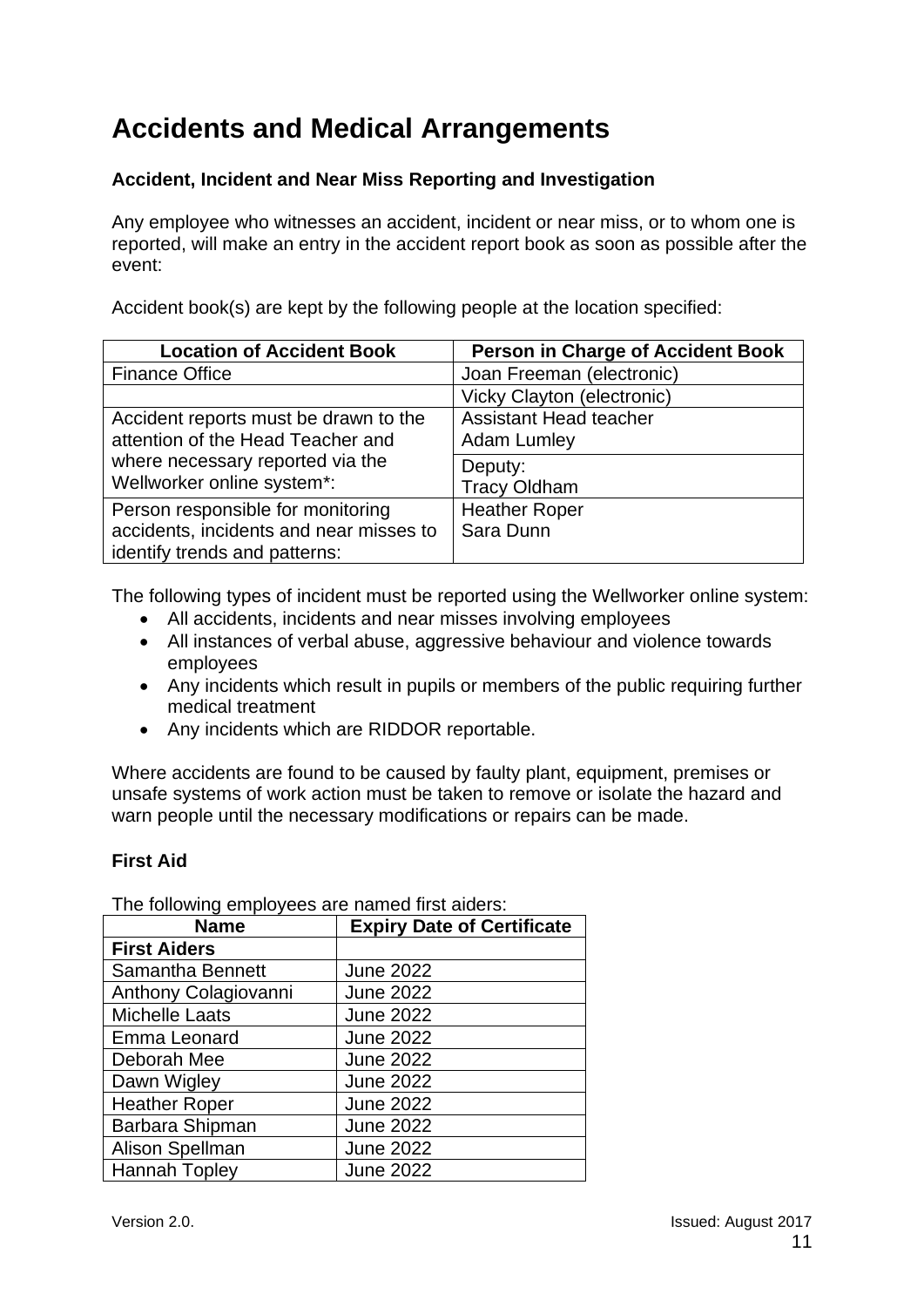| <b>Jack Waller</b>             | <b>June 2022</b> |
|--------------------------------|------------------|
| <b>Sue Yates</b>               | <b>June 2022</b> |
| <b>Marie Shaw</b>              | <b>June 2022</b> |
| Michelle Henson                | <b>June 2022</b> |
| <b>Kerry Williams</b>          | <b>June 2022</b> |
| Natalie Hayes                  | <b>June 2022</b> |
| Joanna Wyatt                   | <b>June 2022</b> |
| <b>Melanie Binch</b>           | <b>June 2022</b> |
| <b>Caroline James</b>          | June 2022        |
| <b>Paediatric First Aiders</b> |                  |
| Joan Freeman                   | <b>June 2022</b> |
| <b>Claire Fletcher</b>         | <b>June 2022</b> |
| Sara Dunn                      | <b>June 2022</b> |
| <b>Matthew Bullock</b>         | <b>June 2022</b> |
| <b>Chloe Underwood</b>         | <b>June 2022</b> |
| Amanda Timby                   | <b>June 2022</b> |
| Joanna Walton                  | <b>June 2022</b> |
| Sharon Shipman                 | <b>June 2022</b> |
| <b>Sam Bennett</b>             | <b>June 2022</b> |
| Lee Aubrey                     | <b>June 2022</b> |
| Joely Keetch                   | <b>June 2022</b> |
| Luke James                     | <b>June 2022</b> |
| <b>Vicky Clayton</b>           | <b>June 2022</b> |
| <b>Charlotte Potter</b>        | <b>June 2022</b> |
| <b>Jamie Stables</b>           | <b>June 2022</b> |
| <b>Emma Barrett</b>            | <b>June 2022</b> |
| Lauren Beeching                | <b>June 2022</b> |
| <b>Caroline Salloway</b>       | <b>June 2022</b> |

| Person responsible for ensuring first aid                               | Dawn Wigley         |
|-------------------------------------------------------------------------|---------------------|
| qualifications are maintained:                                          | <b>Tracy Oldham</b> |
| Person responsible for ensuring that first aid cover is   Julie Vaccari |                     |
| provided for staff working out of normal school                         |                     |
| hours:                                                                  |                     |

First aid boxes and first aid record books are kept at the following locations in the school:

| Location of First Aid Box(es)                         | Location of First Aid Record Book(s) |                              |
|-------------------------------------------------------|--------------------------------------|------------------------------|
| Major First Aid cupboard (rear of Admin               | <b>Front Office</b>                  |                              |
| office)                                               |                                      |                              |
| Minor First Aid (each classroom under                 | Currently paused due to COVID. Texts |                              |
| sink)                                                 | sent                                 |                              |
| A weekly check on the location and contents of all    |                                      | Joan Freeman                 |
| first aid boxes is carried out by:                    |                                      | <b>Vicky Clayton</b>         |
| Use of first aid materials and deficiencies should be |                                      | Sara Dunn                    |
| reported to:                                          |                                      | Dawn Wigley                  |
| Address and telephone number of the nearest           |                                      | <b>Eastwood Primary Care</b> |
| medical centre / NHS GP:                              |                                      | Centre                       |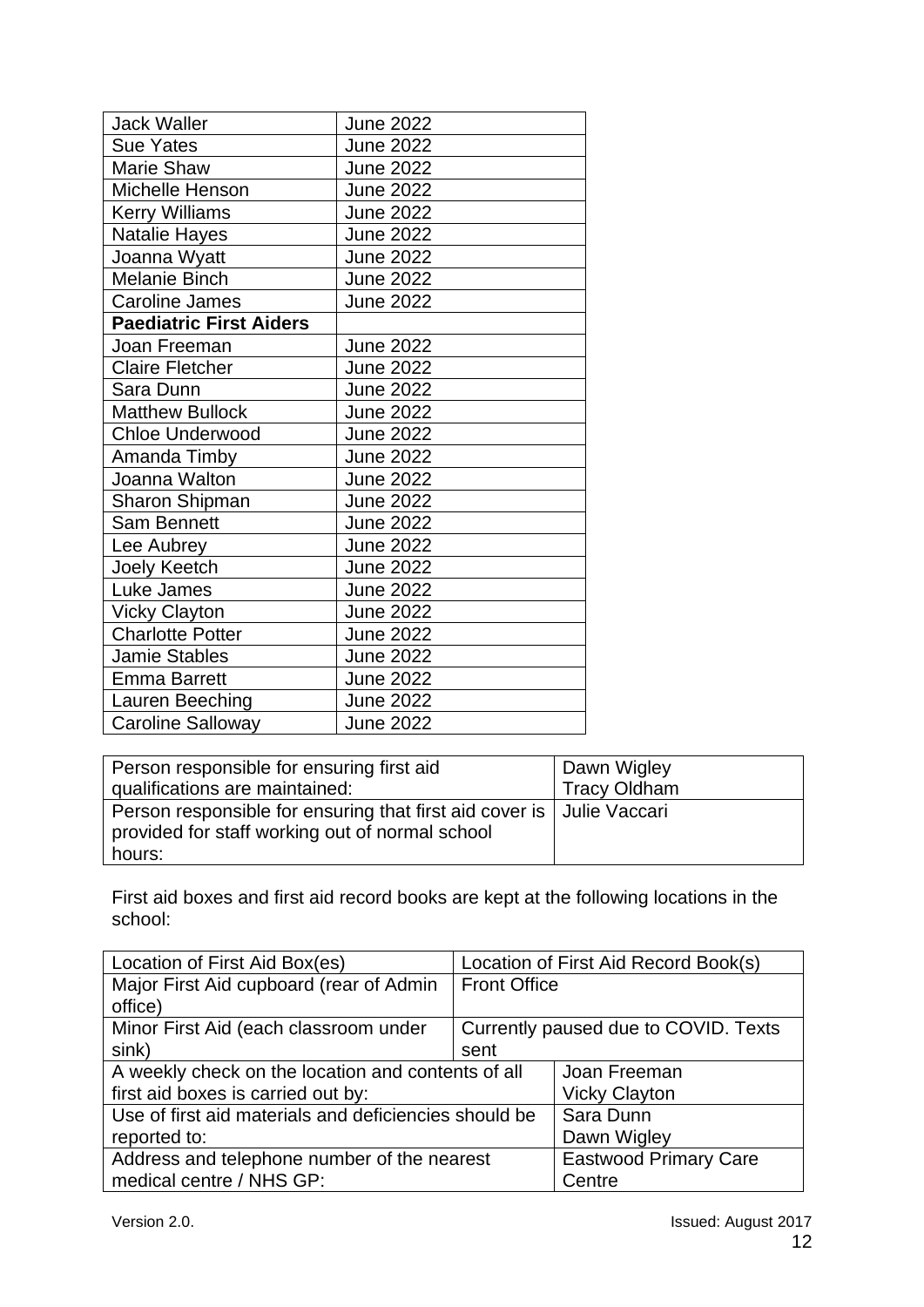|                                                  | 01773 304700              |
|--------------------------------------------------|---------------------------|
| Address and telephone number of the nearest      | <b>Ilkeston Community</b> |
| hospital with accident and emergency facilities: | Hospital, Heanor Road.    |
|                                                  | Ilkeston                  |
|                                                  | 0115 9305522              |

### **Administration of Medicines**

| Member of staff in the school with responsibility the  | Dawn Wigley                 |
|--------------------------------------------------------|-----------------------------|
| development, maintenance and implementation of the     | Sara Dunn                   |
| medicines policy:                                      |                             |
| A copy of the medicines policy is available at:        | Website                     |
|                                                        | P.A.Office (Electronic)     |
| Person responsible for dealing with the administration | <b>First: Heather Roper</b> |
| of medicines in accordance with current guidelines.    |                             |
| Including keeping records of parental permission,      |                             |
| keeping medicines secure, keeping records of           | Deputy: Dawn Wigley         |
| administration, and safely disposing of medicines      | <b>Heather Roper</b>        |
| which are no longer required:                          |                             |
| Person responsible for dealing with the administration | <b>First: Heather Roper</b> |
| of controlled drugs (e.g. Ritalin) in accordance with  |                             |
| the Misuse of Drugs Act. Including keeping records of  |                             |
| parental permission, liaising with the providing       |                             |
| pharmacist, keeping medicines secure, keeping          | Deputy: Dawn Wigley         |
| records of administration and safely disposing of      |                             |
| medicines which are no longer required:                |                             |
| Person(s) responsible for undertaking and reviewing    | Dawn Wigley                 |
| the care plans of pupils with medical needs:           |                             |

# <span id="page-12-0"></span>**Hazard Identification and Control**

### **Risk Assessment**

| Person responsible for carrying out an assessment of        | Assistant Head teacher      |
|-------------------------------------------------------------|-----------------------------|
| the school's work activities including extra-curricular,    | Adam Lumley (staff/whole    |
| off-site activities (inc. school trips / residential), work | school/SEN)                 |
| carried out by contractors or volunteers on site,           | Joely Keetch (PE)           |
| identifying hazards and ensuring risk assessments           | <b>Heather Roper/Claire</b> |
| and procedures are appropriately communicated:              | Fletcher (Trip organisers)  |
|                                                             |                             |

### **Hazard Reporting and Follow Up**

| All employees, governors and trustees must report    | Tracy Oldham |
|------------------------------------------------------|--------------|
| any hazards that could be a cause of serious or      |              |
| imminent danger e.g. damaged electrical sockets,     |              |
| broken windows, suspected gas leaks, wet or slippery |              |
| floors immediately to:                               |              |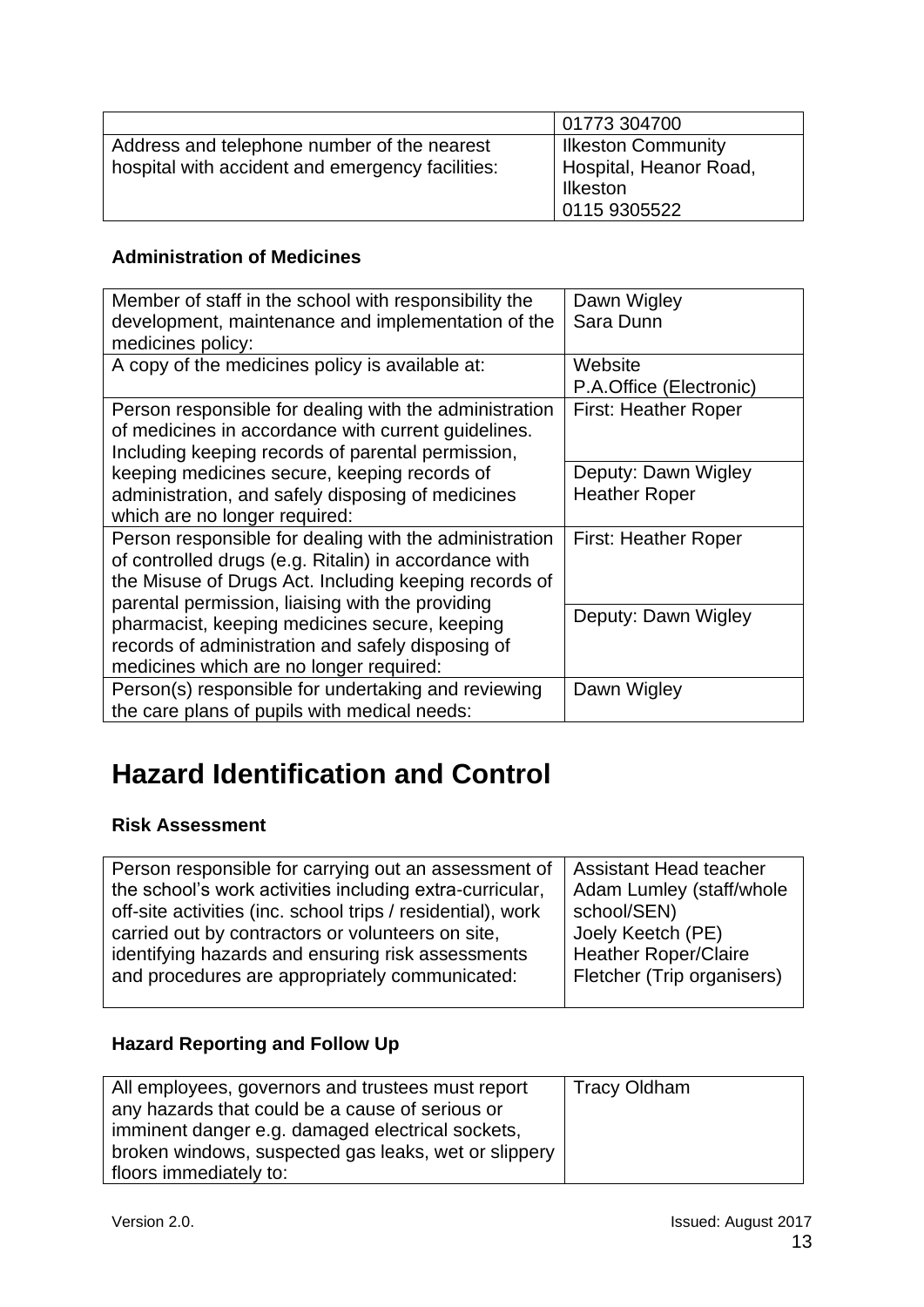| Person responsible for initiating a risk assessment of | Assistant Head teacher |
|--------------------------------------------------------|------------------------|
| hazards identified and any remedial action decided     | Adam Lumley            |
| upon:                                                  |                        |

### **Repairs and Maintenance**

| A person encountering any damage or wear and tear<br>of the premises which may constitute a hazard should<br>report it to: | <b>Tracy Oldham</b>  |
|----------------------------------------------------------------------------------------------------------------------------|----------------------|
| Defective furniture must be taken out of use                                                                               | Lynn Miller          |
| immediately and reported to:                                                                                               | Anthony Colagiovanni |
| Person responsible for ordering repairs and                                                                                | Anthony Colagiovanni |
| maintenance:                                                                                                               | <b>Tracy Oldham</b>  |

### <span id="page-13-0"></span>**Information, Instruction and Training**

### **Provision of Information**

| Person responsible for distributing all health and<br>safety information received from the Local Authority:                    | Head teacher<br>Julie Vaccari (H&S<br>committee rota) |
|--------------------------------------------------------------------------------------------------------------------------------|-------------------------------------------------------|
| Records of employees signatures indicating that they<br>have received and understood health and safety<br>information is kept: | <b>Tracy Oldham</b>                                   |
| The health and safety notice board is sited:                                                                                   | Staff room                                            |
| Person responsible for ensuring documents are<br>displayed on the health and safety notice board and<br>keeping it up to date: | Dawn Wigley                                           |
| The HSE Health and Safety Law Poster is displayed:                                                                             | Staff room                                            |
| The NCC Health and Safety Policy Statement Poster<br>is displayed (NCC Schools Only):                                          | Staff room                                            |

### **Health and Safety Training**

| Person responsible for drawing to the attention of all<br>employees the following health and safety matters as   Adam Lumley | Dawn Wigley        |
|------------------------------------------------------------------------------------------------------------------------------|--------------------|
| part of their induction training:                                                                                            | Emma Leonard (NQT) |

- Health and Safety Policy (Local Authority)
- Local asbestos register and disturbance procedure
- Risk assessments
- Fire and other emergency arrangements
- Accident reporting arrangements
- First aid arrangements
- Safe use of work equipment
- Good housekeeping, waste disposal and cleaning arrangements
- Hazard reporting and maintenance procedures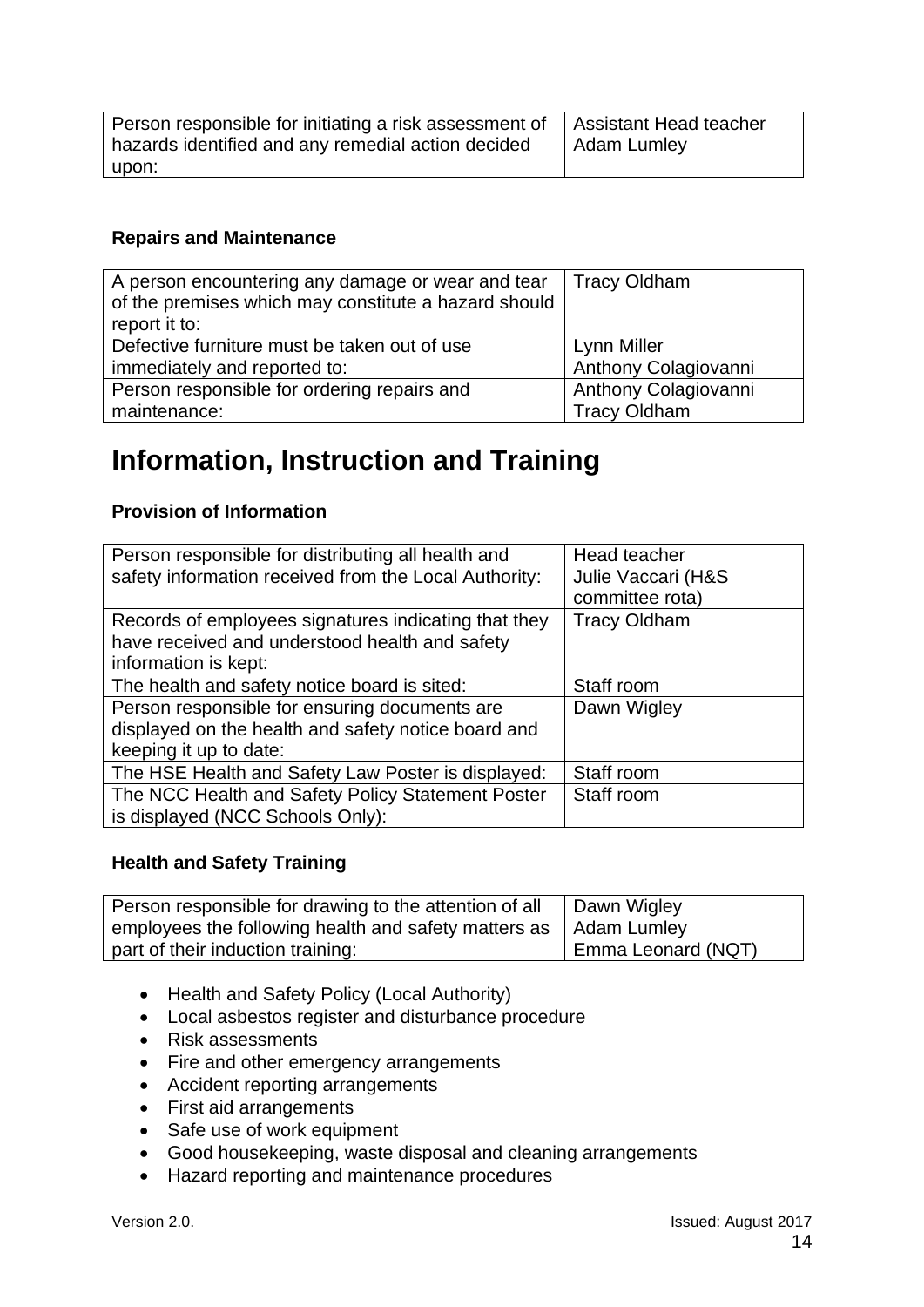- Special hazards and responsibilities associated with their work activity
- Special needs of young employees (e.g. work experience placements).

| Person responsible for co-ordinating the provision of | <b>Kerry Williams</b> |
|-------------------------------------------------------|-----------------------|
| health and safety training needs of employees in      | <b>Adam Lumley</b>    |
| consultation with their line managers:                |                       |
| Person responsible for compiling and implementing     | Julie Vaccari         |
| the school's annual health and safety training plan:  | Dawn Wigley           |
| Person responsible for reviewing the effectiveness of | <b>Bill Howard</b>    |
| health and safety training:                           |                       |
| Employees who feel that they have the need for        | <b>Tracy Oldham</b>   |
| health and safety training of any kind must notify in |                       |
| writing/email the contact person:                     |                       |

# <span id="page-14-0"></span>**Premises**

### **Asbestos**

| Person with overall responsibility for managing       | N/A |
|-------------------------------------------------------|-----|
| asbestos:                                             |     |
| The asbestos register is kept at:                     | N/A |
| Person with responsibility for ensuring the local     | N/A |
| asbestos management plan is implemented and           |     |
| maintained:                                           |     |
| The disturbance procedure is displayed in a (staff    | N/A |
| only) area, at:                                       |     |
| The condition of asbestos is monitored (periodically, | N/A |
| in accordance with register/LAMP) by:                 |     |
| The LAMP is kept in:                                  | N/A |

### **Legionella**

| Person with overall responsibility for managing       | <b>Tracy Oldham</b>          |
|-------------------------------------------------------|------------------------------|
| Legionella:                                           |                              |
| The Legionella risk assessment is kept at:            | P.A.Office                   |
| Person with responsibility for ensuring that remedial | <b>Tracy Oldham</b>          |
| actions from the risk assessment are followed         |                              |
| through:                                              |                              |
| The water temperatures and other maintenance tasks    | <b>Sterilising Solutions</b> |
| associated with the water system are taken (monthly)  |                              |
| by:                                                   |                              |
| The flushing of little used outlets is carried out    | Lynn Miller                  |
| (weekly, including school closure periods) by:        |                              |
| The log book is kept in:                              | P.A.Office                   |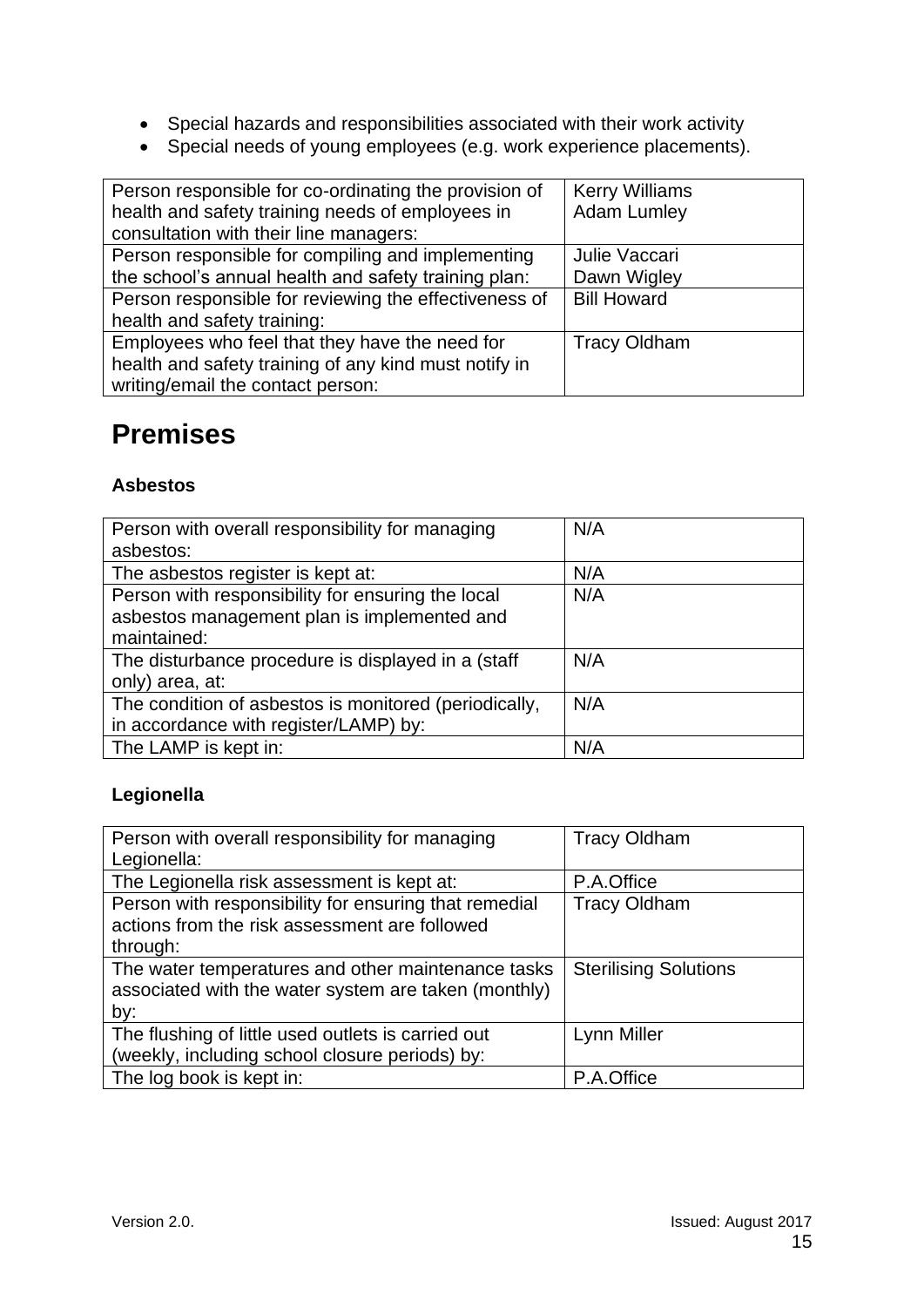### **Fire**

| Person with overall responsibility for managing fire  | Kerry Williams/Lynn |
|-------------------------------------------------------|---------------------|
| safety:                                               | Miller/Anthony      |
|                                                       | Colagiovanni        |
| The fire risk assessment is kept at:                  | P.A.Office          |
| Person with responsibility for ensuring that remedial | <b>Tracy Oldham</b> |
| actions from the risk assessment are followed         |                     |
| through:                                              |                     |
| Person responsible for routine maintenance and        | Lynn Miller         |
| servicing of fire safety equipment:                   |                     |
| The log book is kept in:                              | P.A.Office          |

# <span id="page-15-0"></span>**Security**

### **Premises**

| Person (and their deputy) responsible for unlocking   | <b>First: Anthony</b>  |
|-------------------------------------------------------|------------------------|
| and locking the building, arming / disarming security | Colagiovanni           |
| alarms etc:                                           | Deputy:<br>Lynn Miller |

### **Visitors**

| On arrival all visitors must report to:  | Admin office |
|------------------------------------------|--------------|
| Where they will be issued with;          |              |
| • An identification badge                |              |
| • Relevant health and safety information |              |
| • Sign the visitors book                 |              |

### **Lone Working**

| Person responsible for ensuring risk assessments are   Adam Lumley |  |
|--------------------------------------------------------------------|--|
| prepared and implemented for lone working activities:              |  |

# <span id="page-15-1"></span>**Use of Premises Outside School Hours**

| Person responsible for co-ordinating lettings of the | I Tracy Oldham |
|------------------------------------------------------|----------------|
| premises in accordance with the lettings procedure:  |                |

# <span id="page-15-2"></span>**Control of Contractors**

| Person responsible for commissioning building work | <b>Tracy Oldham</b> |
|----------------------------------------------------|---------------------|
| and is aware of their legal duties under the       |                     |
| Construction (Design and Management) Regulations:  |                     |
| (Note: this may differ dependant on individual     |                     |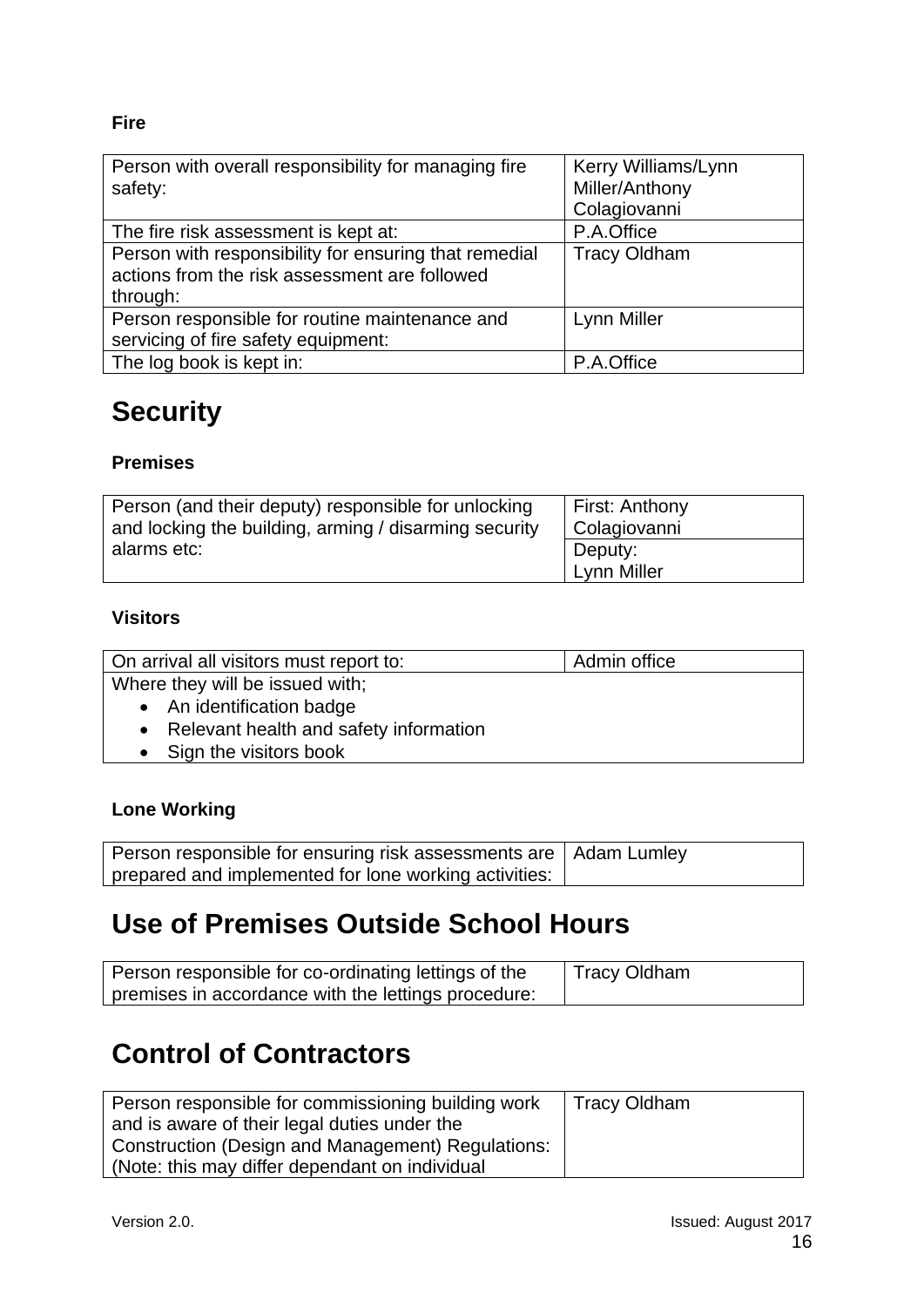| requirements of a project)                                                                                                                                                                       |                                                            |
|--------------------------------------------------------------------------------------------------------------------------------------------------------------------------------------------------|------------------------------------------------------------|
| Person responsible for the completion of the<br>Notification of Building Works form and sending to<br>H&S team in timely manner:                                                                 | <b>Tracy Oldham</b>                                        |
| Person responsible for selecting contactors and<br>vetting contractors health and safety, policies, risk<br>assessments, method statements, insurance and<br>past health and safety performance: | <b>Tracy Oldham</b><br>Anthony Colagiovanni                |
| Responsibility for liaison and monitoring of<br>contractors:                                                                                                                                     | <b>Tracy Oldham</b><br>Lynn Miller<br>Anthony Colagiovanni |

# <span id="page-16-0"></span>**Work Equipment**

### **Powered Access Equipment, Mobile Access Platforms, Tower Scaffolds**

| Person responsible for selection, inspection,<br>maintenance, training, supervision, safe use and risk<br>assessment: | Anthony Colagiovanni |
|-----------------------------------------------------------------------------------------------------------------------|----------------------|
| Person(s) authorised and competent to operate and<br>use:                                                             | Anthony Colagiovanni |

### **Ladders**

| Person responsible for selection, inspection,<br>maintenance, training, supervision, safe use and risk<br>assessment: | Lynn Miller<br>Anthony Colagiovanni |
|-----------------------------------------------------------------------------------------------------------------------|-------------------------------------|
| Person(s) authorised and competent to operate and                                                                     | Lynn Miller                         |
| use:                                                                                                                  | Anthony Colagiovanni                |
|                                                                                                                       | <b>Karen Gainey</b>                 |

### **Stepladders**

| Person responsible for selection, inspection,         | <b>Karen Gainey</b>  |
|-------------------------------------------------------|----------------------|
| maintenance, training, supervision, safe use and risk | Lynn Miller          |
| assessment:                                           | Anthony Colagiovanni |
| Person(s) authorised and competent to operate and     | <b>Karen Gainey</b>  |
| use:                                                  | Lynn Miller          |
|                                                       | Anthony Colagiovanni |

### **Manual Handling Equipment**

| Person responsible for ensuring that sack barrows,                              | Lynn Miller |
|---------------------------------------------------------------------------------|-------------|
| flat-bed trolleys etc. are maintained in safe condition:   Anthony Colagiovanni |             |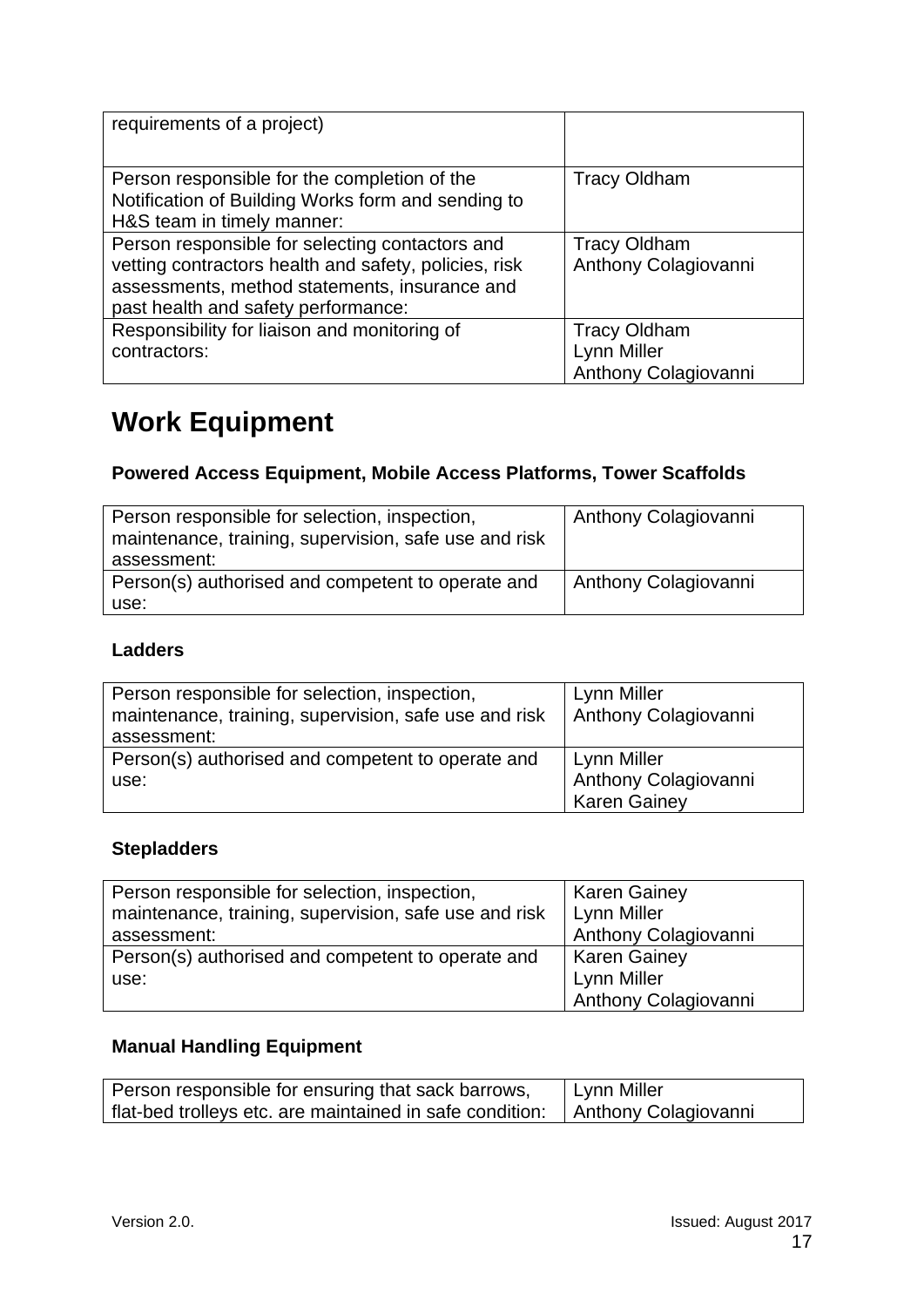### **Equipment Provided for Pupils with Special Educational Needs**

| Person responsible for ensuring all hoists, used for<br>moving people receive a thorough examination and<br>service every six months by a competent contractor<br>and kept in good working order: | N/A                                  |
|---------------------------------------------------------------------------------------------------------------------------------------------------------------------------------------------------|--------------------------------------|
| Person responsible for ensuring that slings are<br>laundered regularly (in accordance with<br>manufacturers instruction) and kept in a hygienic<br>condition:                                     | N/A                                  |
| Person responsible for ensuring all wheelchairs,<br>standing frames are inspected and serviced annually<br>by a competent person, kept in a hygienic condition<br>and in good working order:      | Caroline James<br><b>Jack Waller</b> |
| Person responsible for ensuring that other special<br>needs equipment is kept in good working order and<br>serviced appropriately:                                                                | Caroline James<br><b>Jack Waller</b> |

### **Lifts**

| Person responsible for ensuring lifts receive a    | N/A |
|----------------------------------------------------|-----|
| thorough examination and service every six months: |     |

### **Pressure Vessels**

| Person responsible for arranging a written scheme, | Tracy Oldham         |
|----------------------------------------------------|----------------------|
| thorough examination and maintenance of pressure   | Lynn Miller          |
| vessels:                                           | Anthony Colagiovanni |

### **Caretaking and Cleaning Equipment**

| Person responsible for selection, inspection,<br>maintenance, training, supervision, safe use and risk<br>assessment: | Lynn Miller                 |
|-----------------------------------------------------------------------------------------------------------------------|-----------------------------|
| Person(s) authorised and competent to operate and                                                                     | Lynn Miller                 |
| use:                                                                                                                  | <b>Anthony Colagiovanni</b> |

### **PE Equipment**

| Person responsible for selection, inspection,         | Joely Keetch     |
|-------------------------------------------------------|------------------|
| maintenance, training, supervision, safe use and risk |                  |
| assessment:                                           |                  |
| Person(s) responsible for regular daily visual        | <b>All Staff</b> |
| inspection and in-house routine inspection:           |                  |
| Contractor responsible for annual full inspection and | Sportsafe        |
| report:                                               |                  |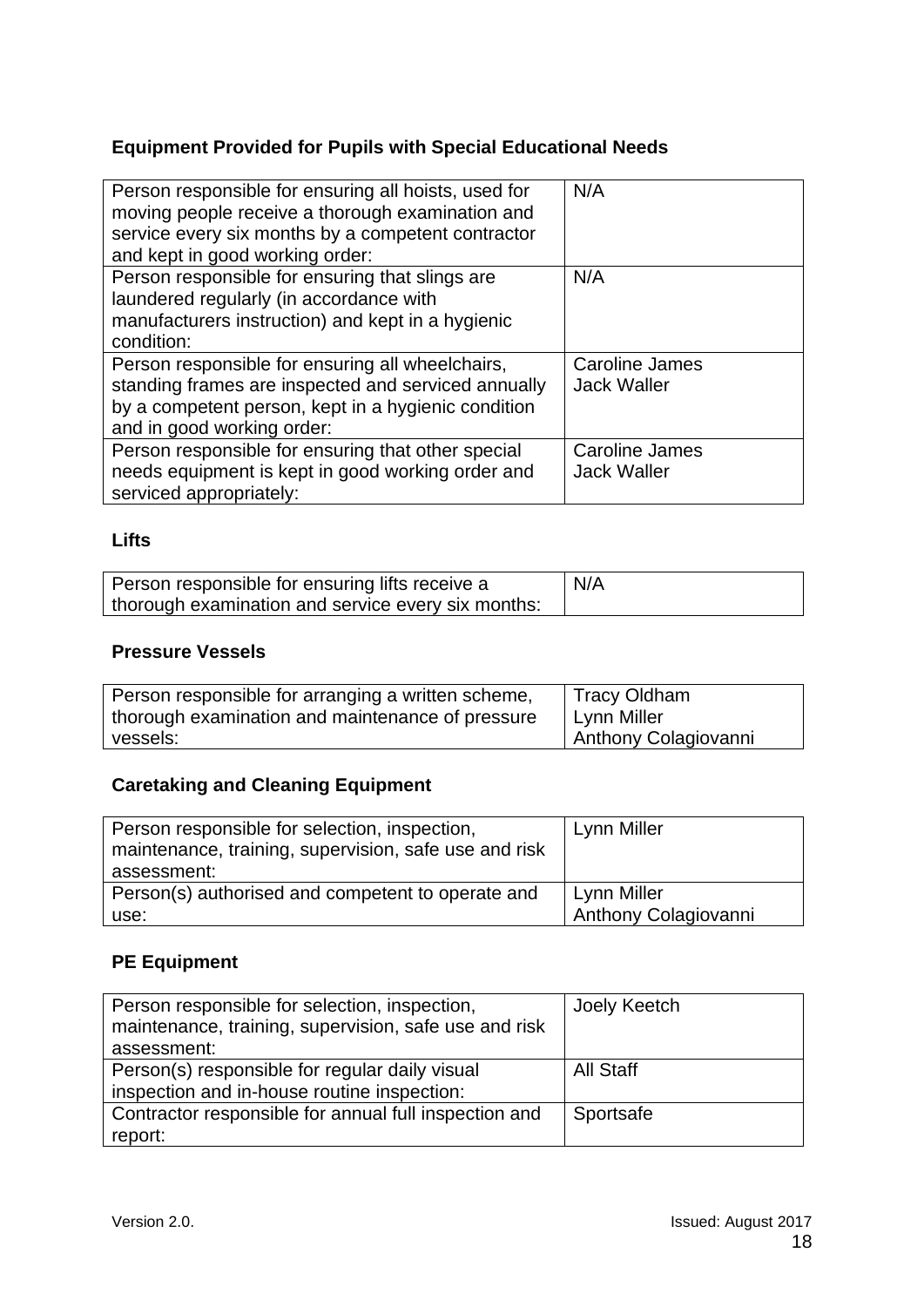### **Outdoor Play Equipment**

| Person responsible for selection, inspection,<br>maintenance, training, supervision, safe use and risk<br>assessment: | Lynn Miller<br><b>Sharon Shipman</b> |
|-----------------------------------------------------------------------------------------------------------------------|--------------------------------------|
| Person(s) responsible for regular daily visual                                                                        | <b>EYFS Team</b>                     |
| inspection and in-house routine inspection:                                                                           |                                      |
| Contractor responsible for annual full inspection and                                                                 | Sportsafe                            |
| report:                                                                                                               |                                      |

### **Stage Lighting Equipment**

| Person responsible for selection, inspection,<br>maintenance, training, supervision, safe use and risk<br>assessment: | N/A |
|-----------------------------------------------------------------------------------------------------------------------|-----|
| Person(s) authorised and competent to operate and                                                                     | N/A |
| use:                                                                                                                  |     |

### **Mobile Staging and Seating**

| Person responsible for selection, inspection,<br>maintenance, training, supervision, safe use and risk<br>assessment: | N/A |
|-----------------------------------------------------------------------------------------------------------------------|-----|
| Person(s) authorised and competent to operate and                                                                     | N/A |
| use:                                                                                                                  |     |

### **Portable Electrical Appliances and Hard Wiring Circuits**

| Person responsible for ensuring the hard wiring<br>circuits is periodically inspected (every 5 years):<br>Due 2022.                                                                                             | <b>Tracy Oldham</b>  |
|-----------------------------------------------------------------------------------------------------------------------------------------------------------------------------------------------------------------|----------------------|
| Person responsible for ensuring remedial actions are<br>undertaken from the hard wiring circuits inspection<br>and retaining a record of this:                                                                  | <b>Tracy Oldham</b>  |
| Person responsible for ensuring portable electrical<br>appliance testing is carried out at appropriate<br>intervals and recorded:                                                                               | Anthony Colagiovanni |
| Person(s) responsible for carrying out formal visual<br>inspection and testing:                                                                                                                                 | Anthony Colagiovanni |
| Staff must not bring onto the premises any portable<br>electrical appliances unless authorised and have<br>been portable appliance tested. The person<br>responsible for authorising their use on the premises: | Anthony Colagiovanni |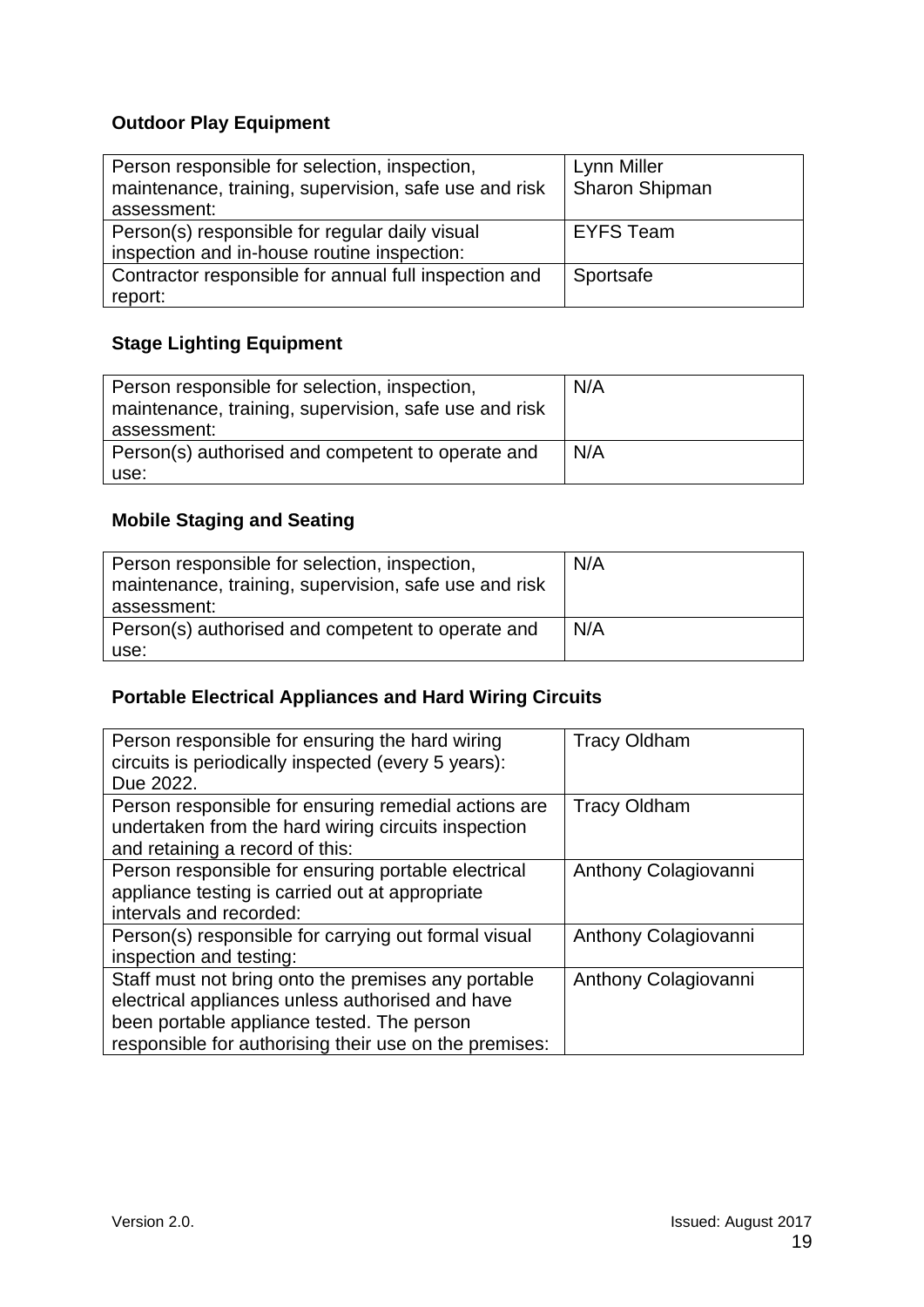### **Display Screen Equipment (DSE)**

The following employees are classified as users of display screen equipment and an assessment will be undertaken of their workstations.

| <b>Employee Name</b>    | <b>Job Title</b>                |
|-------------------------|---------------------------------|
| <b>Tracy Oldham</b>     | Finance Manager/Head Teacher PA |
| Julie Vaccari           | Head teacher                    |
| Dawn Wigley             | <b>Safeguarding Officer</b>     |
| <b>Heather Roper</b>    | <b>Admin Clerk</b>              |
| <b>Charlotte Potter</b> | Improvement Admin/Website       |

| Person responsible for implementing the  | Tracy Oldham |
|------------------------------------------|--------------|
| requirements of the DSE risk assessment: |              |

### **Swimming Pools**

| Person responsible for ensuring the swimming pool         | N/A |
|-----------------------------------------------------------|-----|
| is:                                                       |     |
| Correctly and safely maintained<br>$\bullet$              |     |
| Regular inspections are carried out<br>$\bullet$          |     |
| Remedial action is taken or if necessary the<br>$\bullet$ |     |
| pool is taken out of use where necessary                  |     |
| Appropriate records are kept                              |     |
| Person responsible for ensuring the swimming pool is      | N/A |
| used only by authorised persons in accordance with        |     |
| the code of safe practice, with lifesavers and            |     |
| adequate supervision etc.                                 |     |

### **Vehicles**

| Employees who are required to use their private         | Head teacher         |
|---------------------------------------------------------|----------------------|
| vehicle for official business are responsible for       | Julie Vaccari        |
| gaining authorisation from:                             | Finance Manager/Head |
| They will ensure the driver has a valid licence,        | <b>Teacher PA</b>    |
| appropriate insurance, the vehicle is road worthy and   | <b>Tracy Oldham</b>  |
| fitted with suitable seat belts for each passenger.     |                      |
| Person responsible for arranging insurance and          | N/A                  |
| maintenance of vehicles to the standards laid down      |                      |
| by the Local Authority.                                 |                      |
| Person responsible for authorising the use of the       | N/A                  |
| school minibus, ensuring risk assessments are           |                      |
| completed, drivers have passed their minibus test etc.  |                      |
| Person responsible for maintaining a list of authorised | N/A                  |
| drivers of school vehicles who have passed the          |                      |
| required test:                                          |                      |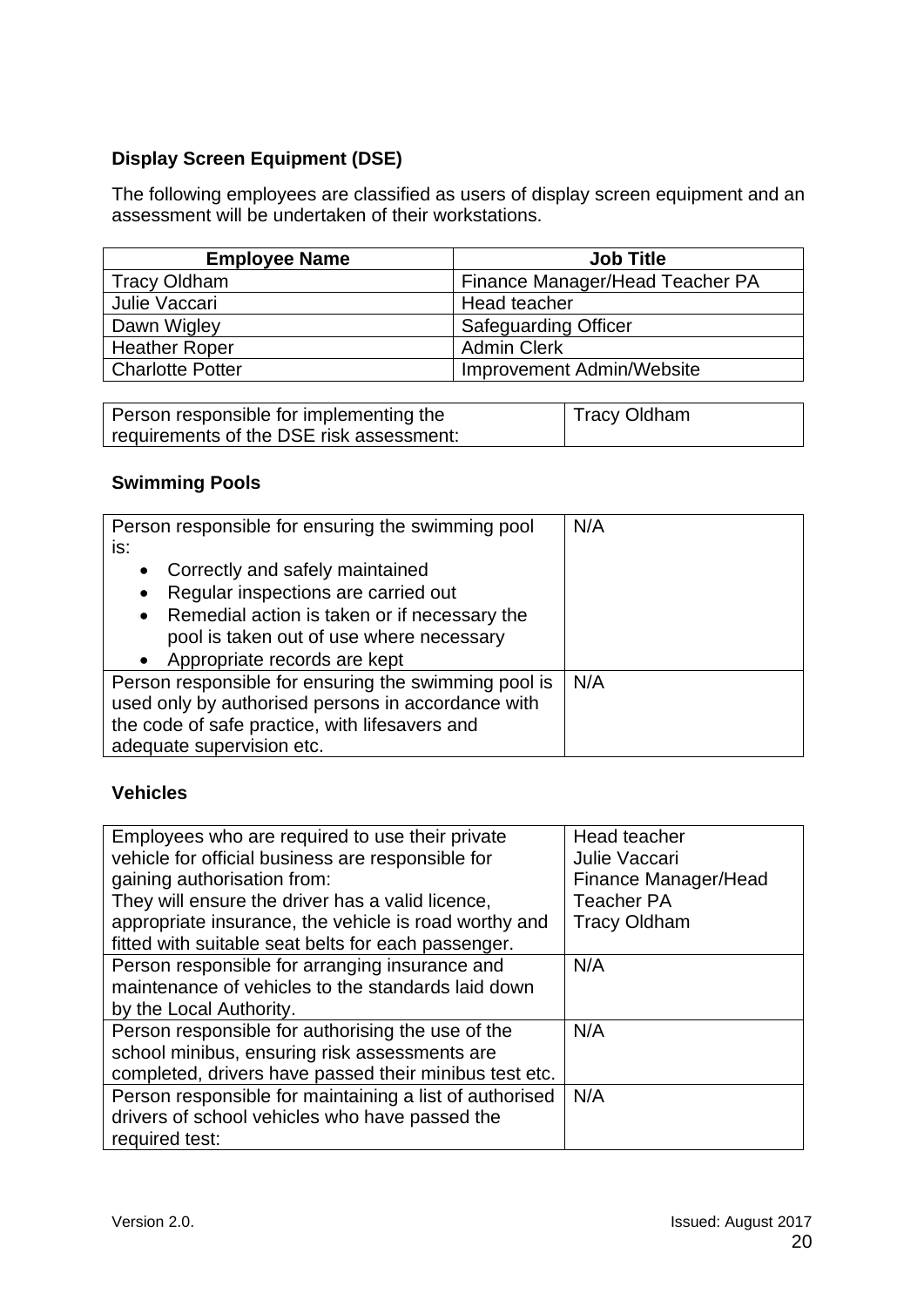# <span id="page-20-0"></span>**Substances and Personal Protective Equipment**

### **Hazardous Substances**

Inventories of hazardous substances used in the school are maintained by the following employees at the locations specified:

|                                                         | <b>Person Responsible</b> | <b>Location / Extension</b> |
|---------------------------------------------------------|---------------------------|-----------------------------|
| Caretaking                                              | Anthony Colagiovanni      | Locked cupboard at front    |
|                                                         | Lynn Miller               | of school/Locked storage    |
|                                                         |                           | container in playground     |
| Cleaning                                                | Anthony Colagiovanni      | Locked cupboard at front    |
|                                                         | Lynn Miller               | of school                   |
| Catering                                                | <b>Linda Sweet</b>        | Locked cupboard in          |
|                                                         |                           | kitchen                     |
| <b>Grounds Maintenance</b>                              | Anthony Colagiovanni      | Locked storage container    |
|                                                         |                           | in playground               |
| Other (please state):                                   | N/A                       |                             |
| Copies of all the hazardous substances inventories      |                           |                             |
| are held centrally in:                                  |                           |                             |
| Person responsible for obtaining the latest Hazards /   |                           | Lynn Miller                 |
| MSDS and undertaking / updating the COSHH risk          |                           |                             |
| assessments:                                            |                           |                             |
| Person responsible for ensuring local exhaust           |                           | <b>Tracy Oldham</b>         |
| ventilation (e.g. fans, kitchen ventilation, dust       |                           |                             |
| extraction etc.) will receive a thorough examination by |                           |                             |
| an appointed contractor:                                |                           |                             |

### **Personal Protective Equipment (PPE)**

Suitable PPE will be provided free of charge, where identified as necessary in a risk assessment. All employees are responsible for informing their line manager as soon as they become aware of a need to repair or replace PPE.

| Person(s) responsible for inspecting PPE termly and  | <b>Anthony Colagiovanni</b> |
|------------------------------------------------------|-----------------------------|
| replacing PPE when required are:                     | Lynn Miller                 |
| Person responsible for the risk assessment,          | Anthony Colagiovanni        |
| provision, storage, maintenance, inspection, repair  | Lynn Miller                 |
| and replacement of respiratory protective equipment: |                             |

# <span id="page-20-1"></span>**Housekeeping and Waste**

### **Cleaning Arrangements**

**All members of staff** are responsible for arranging to clear up spillages, which occur whilst they are in charge of the area concerned. Other spillages, leaks or wet floors should be reported to Lynn Miller (Caretaker in charge) to be dealt with.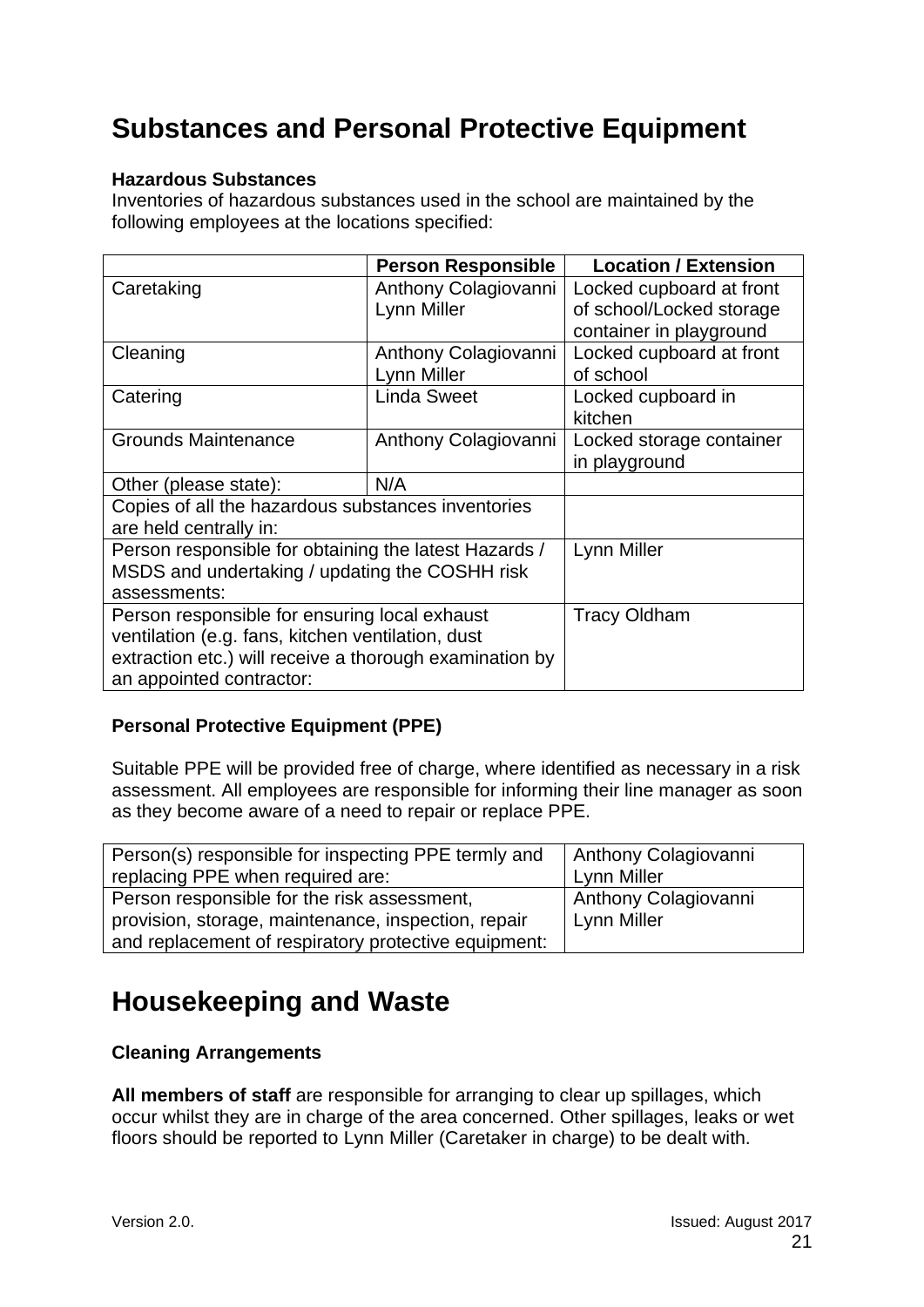**All members of staff** are responsible for ensuring that hazardous substances or substances that require special procedures for disposal are disposed of safely and in accordance with the appropriate risk assessment.

| Person responsible for informing the waste authority<br>of any items of general waste to be collected but not<br>covered by the general waste agreement: | <b>Tracy Oldham</b> |
|----------------------------------------------------------------------------------------------------------------------------------------------------------|---------------------|
| A member of staff who is concerned that cleaning<br>arrangements are causing a hazard which cannot be                                                    | <b>Tracy Oldham</b> |
| rectified immediately should report the matter to:                                                                                                       |                     |

### **Waste Management and Disposal**

| Waste will be collected daily by:                   | Anthony Colagiovanni |
|-----------------------------------------------------|----------------------|
|                                                     | Luke James           |
| Person responsible for ensuring the safe storage of | Lynn Miller          |
| waste in appropriately secure containers and are    | Anthony Colagiovanni |
| chained after emptying:                             | Luke James           |
| All members of staff are responsible for reporting  | Julie Vaccari        |
| accumulations of waste, or large items that require |                      |
| special attention to:                               |                      |

Waste awaiting collection must never be left where it obstructs escape routes or could aid the production and spread of fire or smoke.

All staff are responsible for ensuring the good housekeeping of their own work areas e.g. classrooms, offices, workshops and storage areas etc.

| When waste needs to be disposed of it should be | <b>Tracy Oldham</b> |
|-------------------------------------------------|---------------------|
| reported to:                                    |                     |
| (who will arrange for its safe disposal)        |                     |
| Person responsible for the safe disposal of any | Lynn Miller         |
| hazardous substances or special waste:          |                     |
| Person responsible for ensuring the safe and    | Lynn Miller         |
| appropriate disposal of any clinical waste:     |                     |

# <span id="page-21-0"></span>**Manual Handling**

### **Manual handling of Objects**

| Person responsible for identifying hazardous manual<br>handling activities involving objects and arranging for | Dawn Wigley<br>Caroline James |
|----------------------------------------------------------------------------------------------------------------|-------------------------------|
| their elimination or risk assessment:                                                                          |                               |
| Person responsible for monitoring the safety of                                                                | Caroline James                |
| manual handling activities:                                                                                    | <b>Jack Waller</b>            |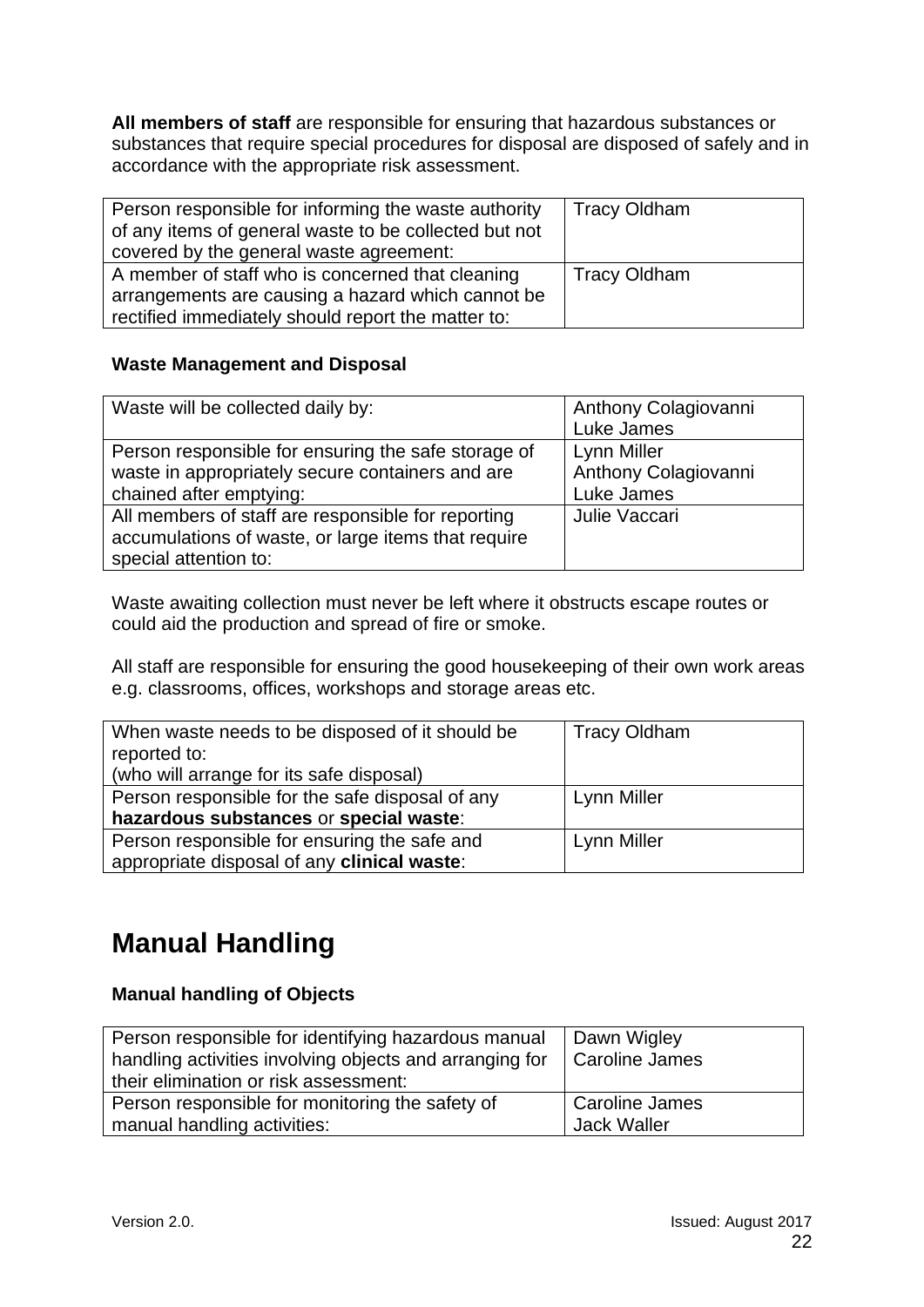### **Manual Handling of People**

| Person responsible for identifying hazardous manual<br>handling activities involving people and arranging for<br>a risk assessment: | Adam Lumley<br>Caroline James |
|-------------------------------------------------------------------------------------------------------------------------------------|-------------------------------|
| Person responsible for monitoring the safety of                                                                                     | Julie Vaccari                 |
| manual handling activities:                                                                                                         | Sara Dunn                     |

# <span id="page-22-0"></span>**Educational Visits**

| The Educational Visits Co-ordinator at the school is: | <b>Adam Lumley</b>  |
|-------------------------------------------------------|---------------------|
| Person responsible for ensuring that the appropriate  | Adam Lumley         |
| risk assessment and approval is obtained for          | <b>Tracy Oldham</b> |
| educational visits:                                   | Heather Roper       |
| The Educational Visits Policy is located at:          | Website/P.A.Office  |

# <span id="page-22-1"></span>**Inspections (External & Internal)**

### **Catering**

| Person responsible for monitoring the preparation of | School Chef |
|------------------------------------------------------|-------------|
| food, the nutritional standards of meals and the     | Linda Sweet |
| maintenance of satisfactory hygiene standards:       | Sara Dunn   |

#### **Visits and Recommendations from Enforcing Authorities (e.g. Health and Safety Executive, Environmental Health etc.)**

| Person responsible for co-ordinating visits and                                   | Sara Dunn   |
|-----------------------------------------------------------------------------------|-------------|
| recommendations, co-ordinate action and report                                    | Lynn Miller |
| matters requiring authorisation/action to the Local<br>Authority / Governing Body |             |

### **Internal Health and Safety Inspections**

| Person responsible for organising and carrying out<br>routine safety inspections, including planning,<br>inspection and reporting: | Lynn Miller<br>Sara Dunn |
|------------------------------------------------------------------------------------------------------------------------------------|--------------------------|
| Person responsible for ensuring follow up action on                                                                                | Julie Vaccari            |
| the report is completed:                                                                                                           | <b>Tracy Oldham</b>      |

### <span id="page-22-2"></span>**Management Review**

| Person responsible for the review of health and safety | Julie Vaccari       |
|--------------------------------------------------------|---------------------|
| performance and the effectiveness of the safety        | Sara Dunn           |
| management system is:                                  |                     |
| Person responsible for compiling and implementing      | Julie Vaccari       |
| the school's annual health and safety action plan,     | <b>Tracy Oldham</b> |